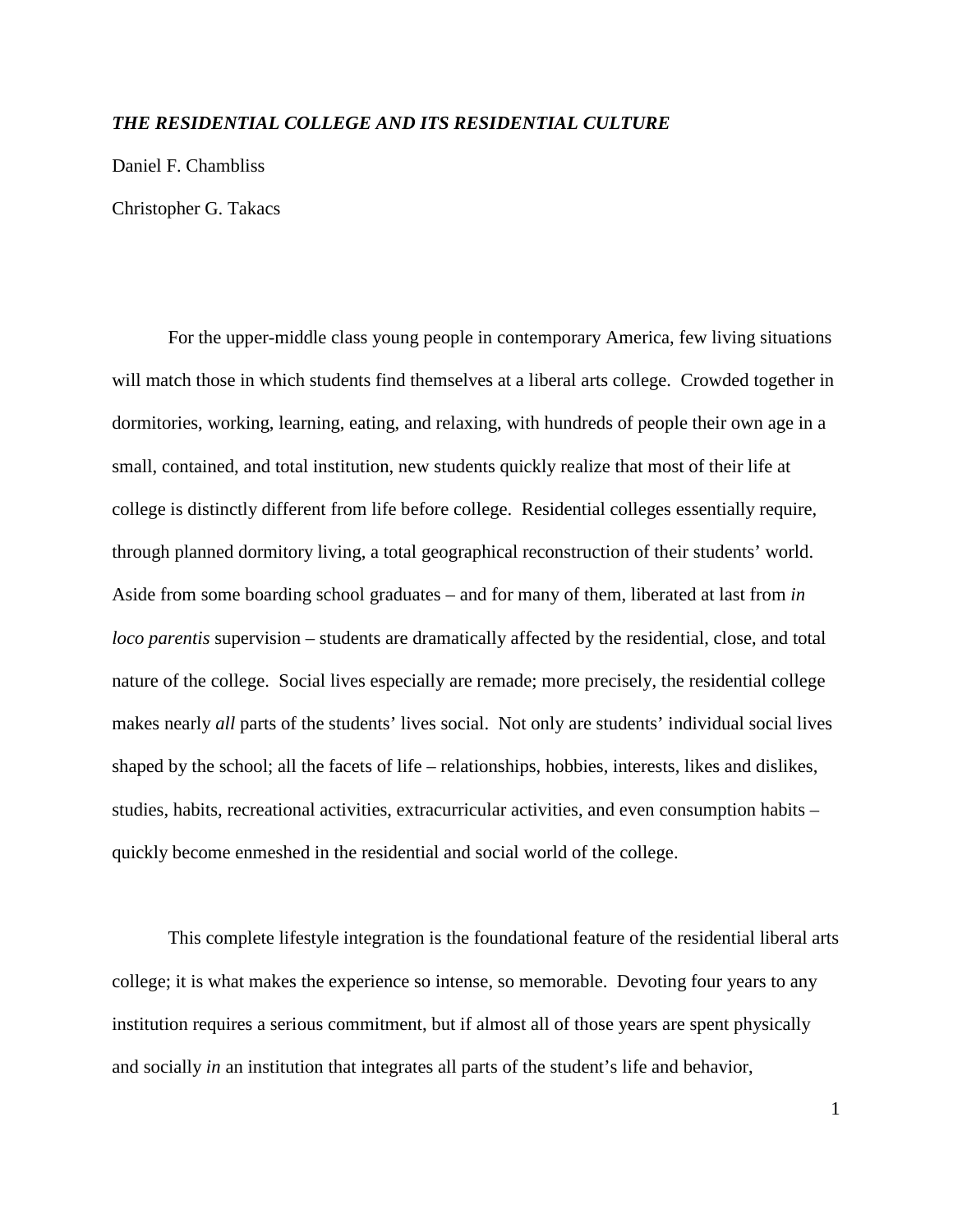commitment and involvement is profoundly deepened. Imagine an adult not merely working in an office, but eating all meals there, finding friends and lovers – even sleeping there seven nights a week. People and relationships are the heart and soul of a liberal arts college, and the residential nature of the school creates and shapes those relationships and the culture that sustains them.

#### *Meeting People, Making Friends: The First Year*

 For most matriculating students, dorms are where one meets people. Fall sports athletes do have team practices, and some friends are made in classes, but for most students the dorm is one of the best settings for making friends, a fact implicitly recognized by the planning that goes into freshman housing.

 Freshmen are especially affected by residential arrangements, since 1) they have no choice of room or roommates, 2) they often must live with multiple roommates, and 3) they are new both to this dormitory and to independent living generally. Indeed, one reason for requiring that freshmen have roommates is to encourage interaction and development of relationships. They are also often deliberately assigned to certain dorms in large blocs, sometimes without upperclass dormmates, in order to further promote intra-class networking.

For most freshmen, their dorm, in fact, was the main way they initially met other students and friends at college. George's freshmen year roommates became some of his closest friends later on in college: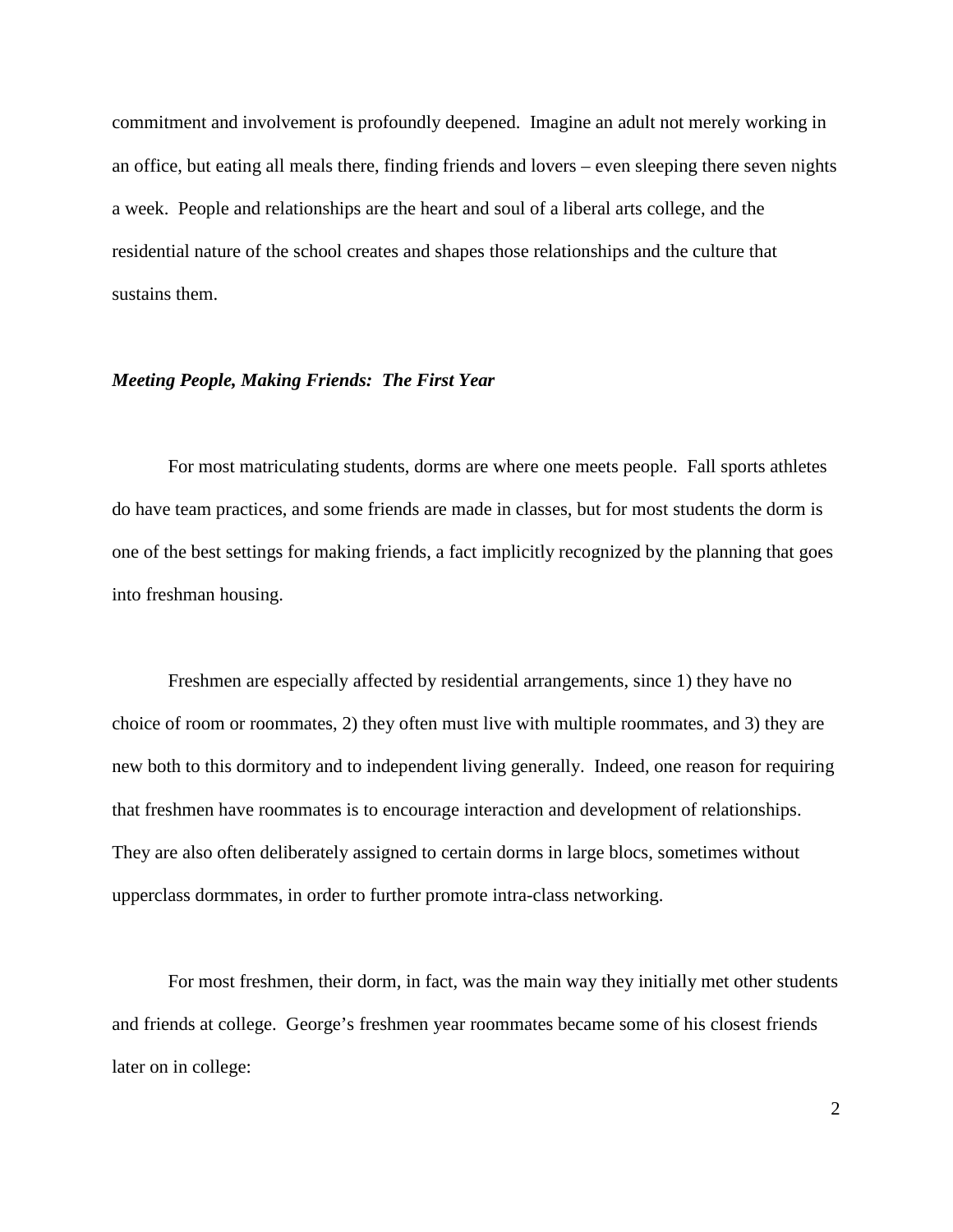I: How did you meet your friends at Hamilton?

S: It was my dorm . . . I lived in South. It's an awesome social dorm, and I lived in a quad. I ended up, the three other guys in my quad are, they're my best friends here now. We [now] live all over campus. We're all spread out and stuff. We have other friends, but I still hang out with those guys probably every weekend. [George 03-04]

And Sarah:

I don't have a lot of friends in my classes. Well, in my Econ class, there's only two other girls besides me, and one of them lives next door to me so I already knew her are going into it, which is actually nice... As far as making friends, my roommates and I for the first couple weeks just kind of stuck together. We have sort of a group of friends that we're all connected in some. [Sarah 01-02]

Murphy reflects on how the informal and everyday interactions between groups of freshman students in his dorm can occur anywhere:

[They have] talks in the bathroom, and they're so weird. They're always together, and I just feel like you get, like the dorm can be really cool. You get to know people, and you just meet people in weird ways in the dorm because you're living together. You'll meet people in the laundry room, and you'll see people walking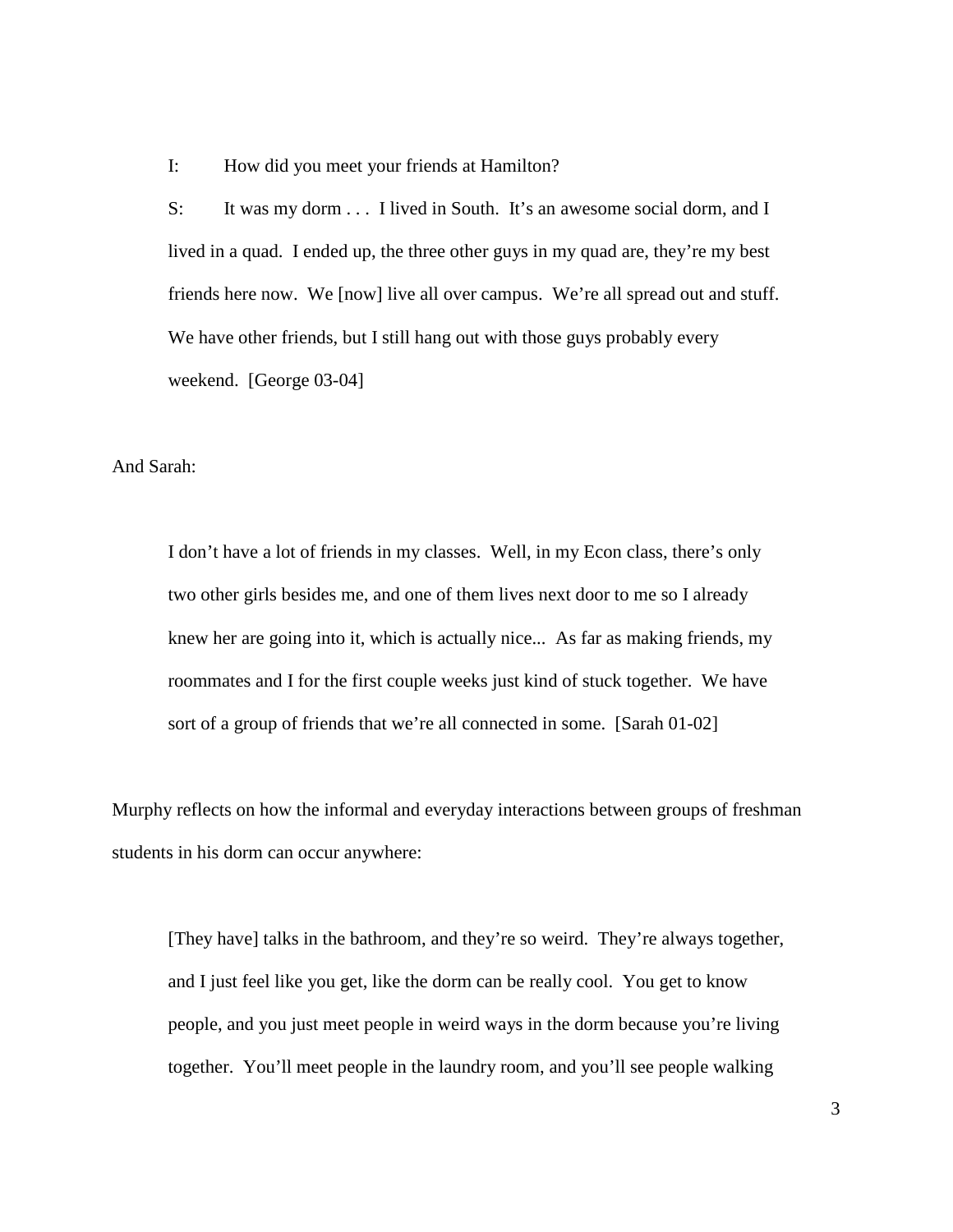down the hall all the time, and eventually you just start talking to people.

[Murphy 02-03]

Murphy's description of this group as "weird" expresses the novelty of dorm life. For many students, socialization in a bathroom is perfectly acceptable, either from convenience (people are in there) or necessity (it's the biggest space around). Again, many students have no idea about the kind of student cultures that exist in other dorms, halls, or rooms, because different living situations produce different cultural effects: while lounges in some dorms are used around the clock for socializing and working, lounges in others may lay completely unused for days at a time.

Another efficient way to meet new people is through friends already made. Asked how she made friends her first year, Laura said:

Well, a lot of them were in my hallway last year, and my other best friend here lived down the hall. There were those two, and the others I probably met there, and the people on the crew team, I met some there; and through associations through friends who just lived down my hall who had other friends. [Laura 02- 03]

Again, Sarah: "We'll sit at the table with someone who lives next door who will have three friends with her, then we'll all meet each other". [Sarah 01-02] Mark saw the kind of social cascade that occurs when you meet your friends' friends: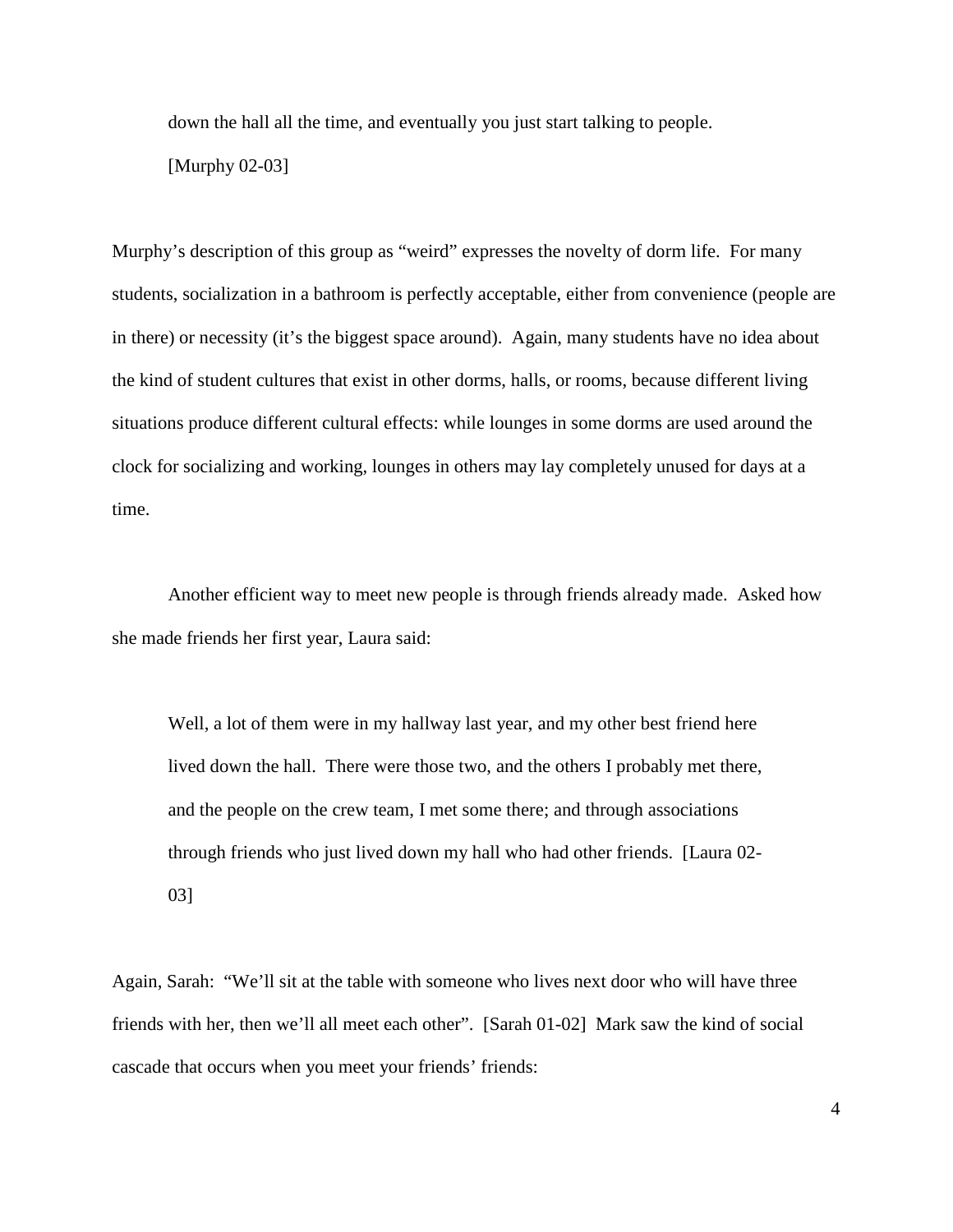North and Kirkland [dorms] are great for your first year because you're going to be in a quad, so you automatically have three people that you're interacting with a lot. And you have all of *their* friends, as well as all of *your* friends. So you get that immediate immersion in the culture. [Mark Twain 03-04]

Essentially, the more people one meets, the more people one *can* meet.

But while this strategy works well during the first semester, it usually stalls later on. The inevitable formation of stable dorm or roommate groups, prep school cliques, informal dining groups, and extracurricular or academic groups, can slow or even halt the cascade effect of meeting people. Early commitment to one group thus effectively blocks the making of other new friends. A student who arrives on campus early for crew training, makes friends within the crew team, and consequently spends their first month eating, socializing, and spending time exclusively with the crew team, has severely limited the variety of people and groups he or she can have exposure to, in a time when such exposure to new people is most important. The need for friends is then satisfied, but one may also be prematurely locked into one social group.

## *Seeking Privacy, Finding Personal Space*

 Within a few weeks of arriving at college, students have picked their beds, desks, and dressers, laying claim to areas of the room. Some work hard to carve out their own corners and separate them from their roommates' space – not necessarily an aggressive or defensive act, but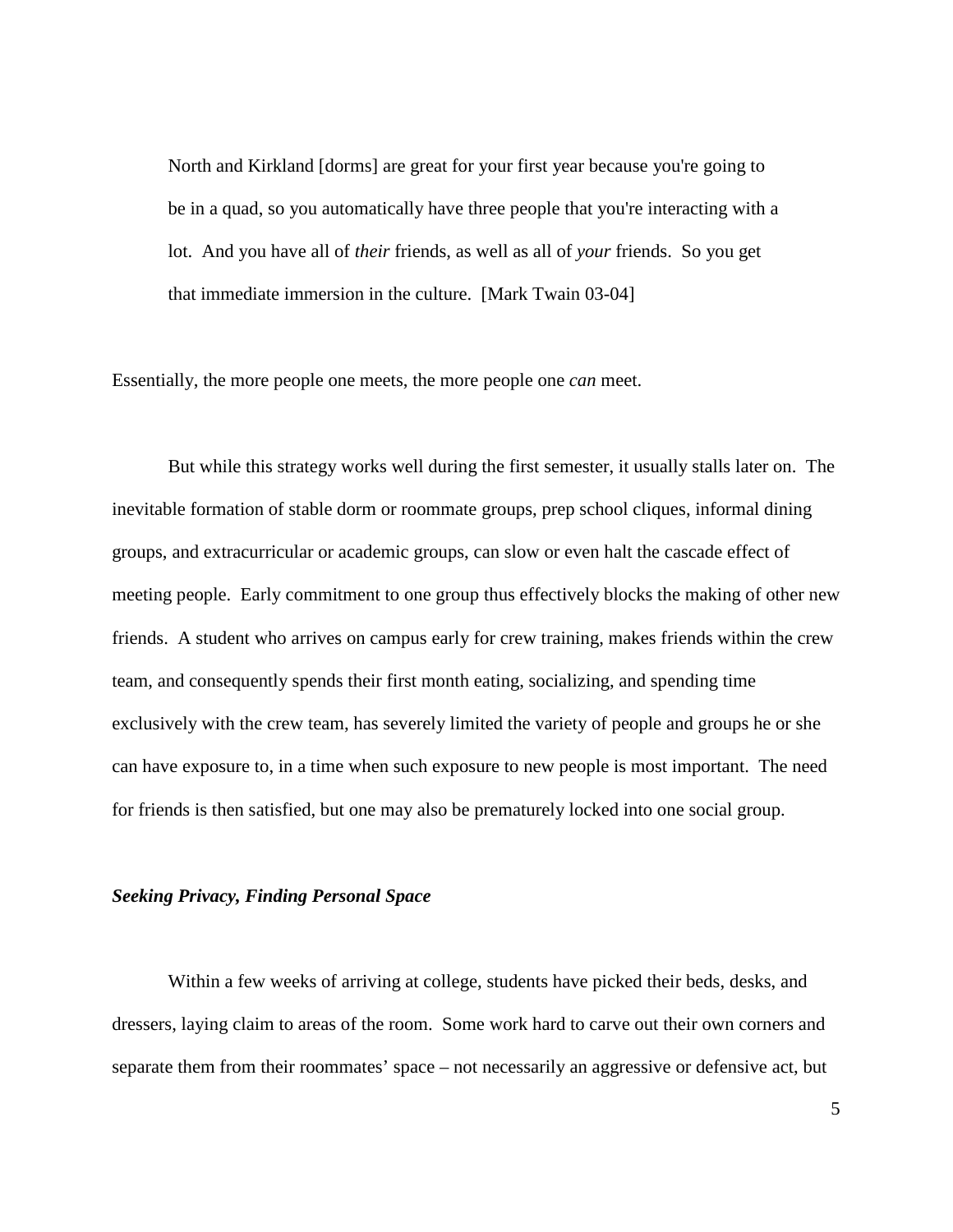simply to find some bit of personal space. Recall Frank's description of his roommate's behavior:

He had his own little corner in the room. Like the room was a rectangle, and one of the corners had a closet in it. So there was a little 5x5 spot between the closet and the other wall, and he put his desk in there and just kind of did work all the time. [Frank 01-02]

While most students have an unspoken arrangement with their roommates, a division of personal spaces, they also often designate common areas to share with each other and visitors. Bathrooms, couch-and-TV groupings, and kitchens are often such common areas. Dan describes a very open and social, but seemingly comfortable freshman living situation:

There are always people walking around the halls. If we don't have our door closed and locked, then there are just always just people coming in and out of the room. And Dunham's also fairly central, so when people from Bundy come up the hill and they have an hour to kill, they end up hanging out in our room. Or you know, if the people from the Dark Side [another part of campus] need to hang out for a little while, they just come into our room or any of the rooms in the hall, and then always just stop by and visit.

But I mean, I love it. It's given me an opportunity to meet even more great people. We live with a bunch of freshmen; there's a quad of freshman girls that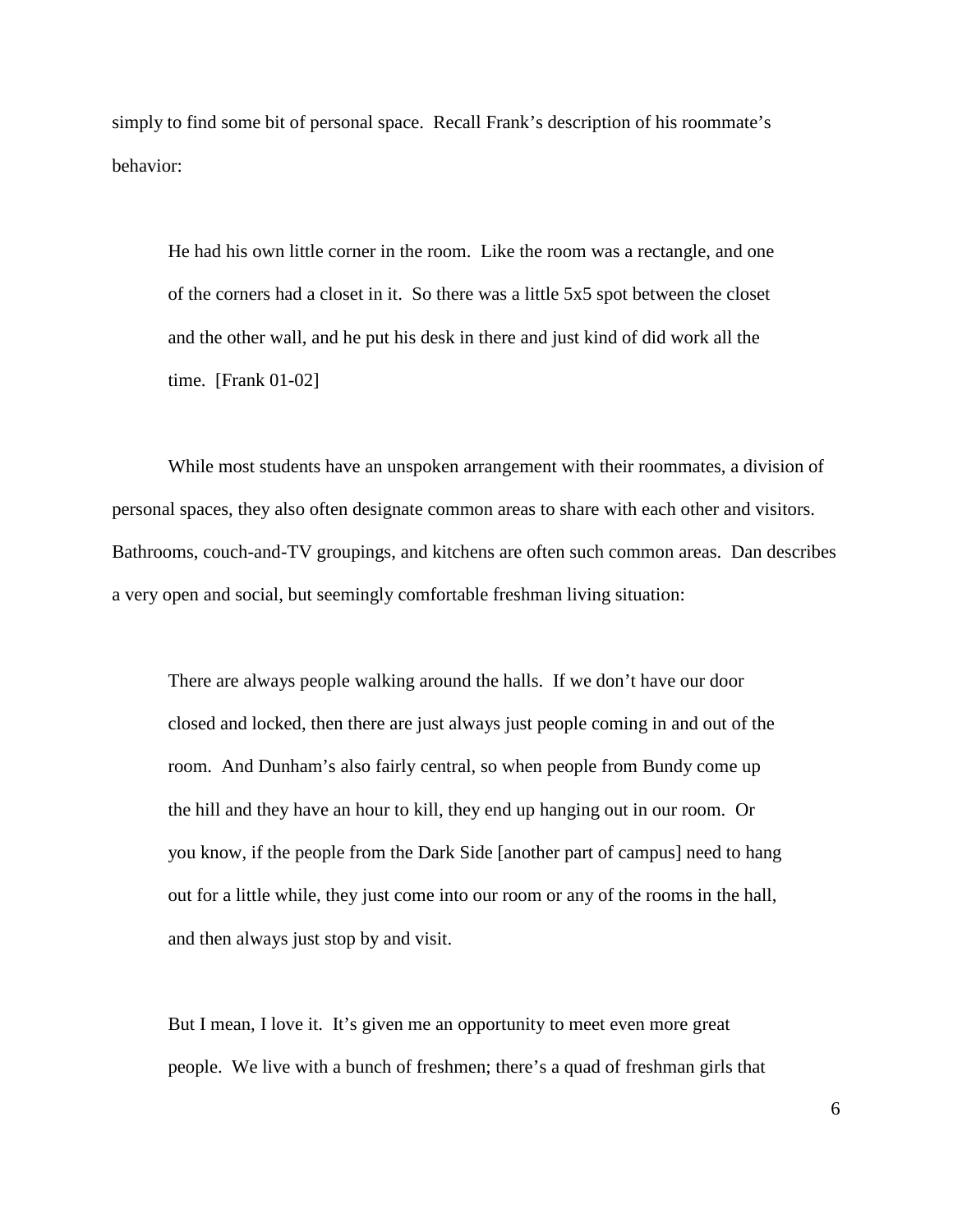live next to us; a quad of freshman guys that live across the hall; there's a senior girl who lives across the hall from us; two girls in my class live kind of across like diagonally from us. So it's given us an opportunity to meet some more great people. [Dan 02-03]

Dan describes the "open-door" attitude that he and his roommates have—friends come and go as they please and the room is always open. By leaving a door ajar, residents announce that coming is not just okay, it's encouraged. Freshmen display this behavior frequently, and understandably – remember, dorms are the primary way most students initially meet others, and an open door can be the first step to meeting the people in a hallway. For most it is worth the loss of privacy.

When room activities become too loud or distracting, students who want to work or be alone find places on campus to take over for themselves. Some go no further than the dorm's common room or lounge; others go to great lengths to find completely isolated areas. When the "open-door" dorm room gets too noisy, Dan finds other places:

I: Where do you find you go to avoid distraction?

S: A lot of people will go to Café Opus and like that, but basically the second floor of CJ is generally dead, and there's no one in there past about 8:00. Or random places in Root Hall, or the third floor of the Chapel, just kind of random places. If I go to the Library, I'm going to get distracted also just from people who are walking around – even if I don't know them. You know, they're just kind of sitting there and staring off into space, so if I go somewhere, and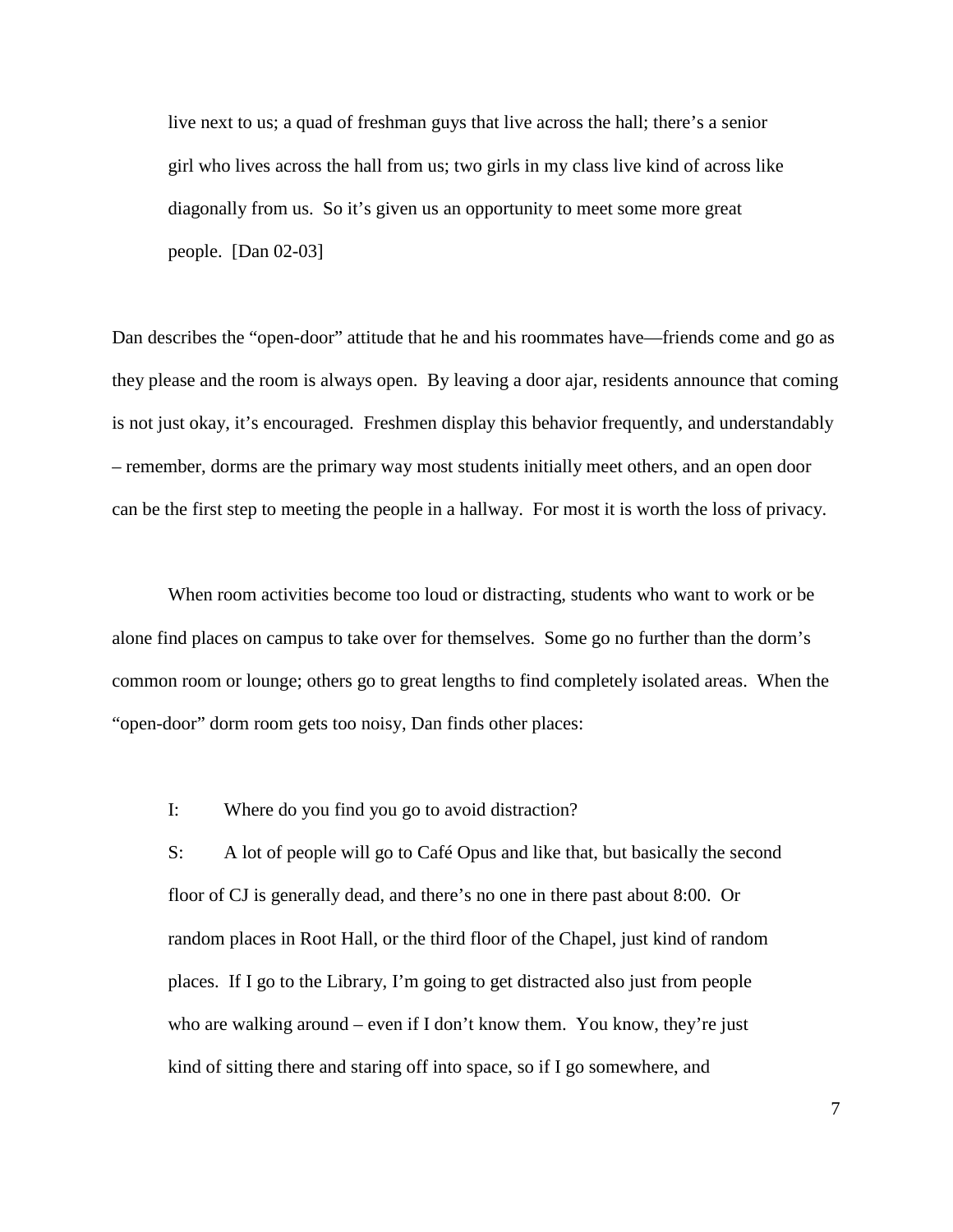generally it's in a hallway so there aren't any windows to kind of get distracted from. So you're kind of by yourself, and you do a lot of work. [Dan 02-03]

While students like Dan can only work in complete solitude, others have no problem writing a paper with a party going on in the next dorm:

I didn't mind working in a place that was going to be loud. And I like the fact that people are more social, so you can meet more people... And I definitely knew I was going to the Library at night, but I can also study in my room. [Laura 02-03]

Still others find that instead of having to leave the noise and distractions, the distractions leave them:

I wouldn't go out sometimes . . . because everybody else would leave and I'd be the only one in the room, and I'd be, like, oh – peace and quiet. You know, you just need a little space. [Madeline 02-03]

I live in Dunham which – it's not the nicest dorm on campus. In fact, it's probably the most rowdy... [but] it's definitely not hard to live there. The kids are respectful for the most part.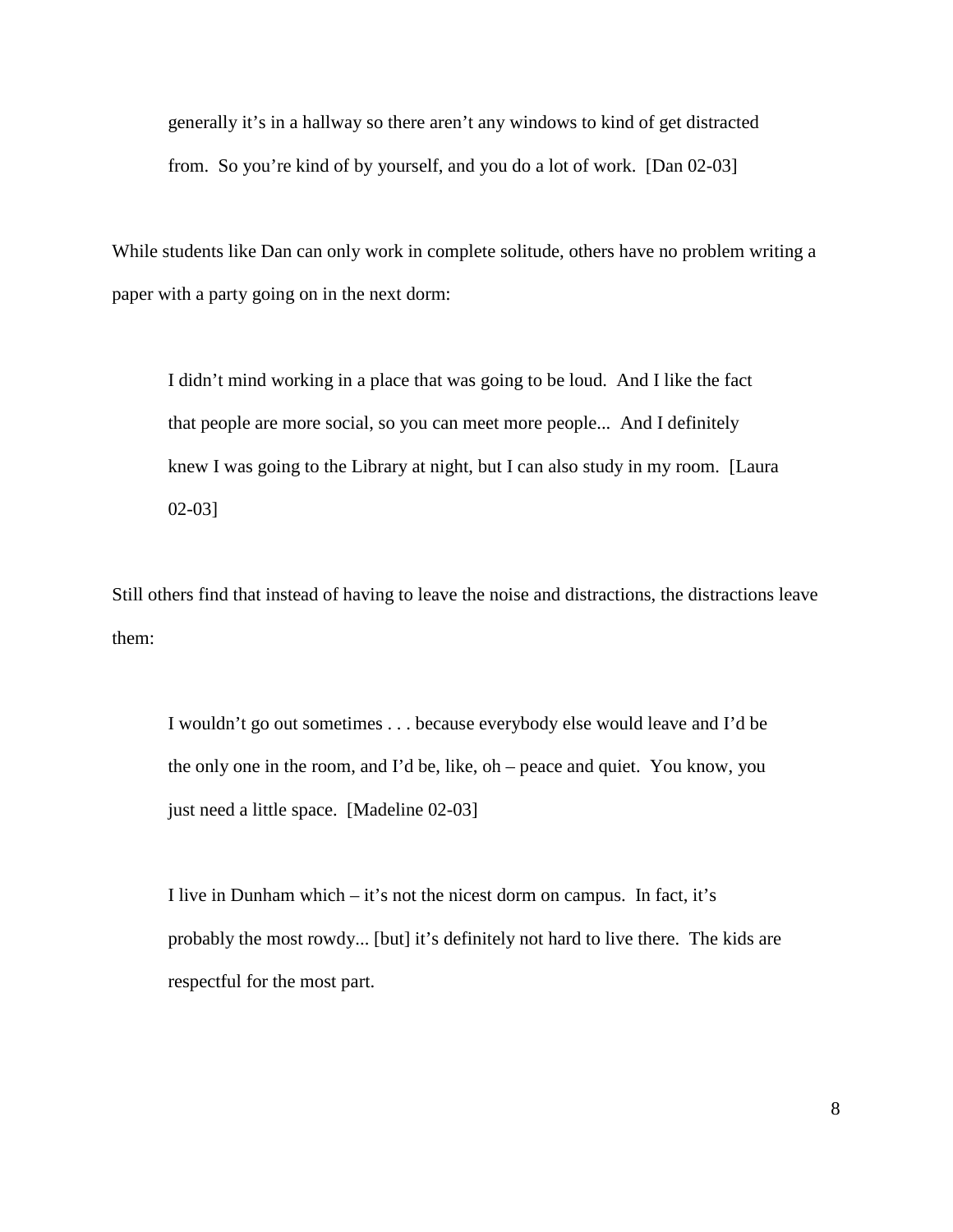Even though I live in a quad, I can always find some privacy in my room. Usually aren't all four kids aren't in there – even if they are, one of our two rooms is empty. It's not hard to obtain privacy, and I really have no problems living there.

Many students do complain about their lack of privacy, but as juniors and seniors they often move into single rooms. The lack of privacy does cause problems. But surprisingly enough to outsiders such as faculty or parents, students actually need relatively little private space to live their college lives comfortably and successfully. In fact, as we have seen, some students don't need to work in a quiet area, or to shower behind a locked door, at all. On average, the student standard for privacy seems extremely low – probably the lowest it will be for many of these student's entire lives.

#### *Living with Roommates*

Dormitories and dorm mates thus present broad opportunities for social life; specific rooms and roommates can immediately govern how students spend their time and how comfortable their lives. Many freshmen, with one, two, or even three other (new) roommates, suffer significant roommate problems in their first year. Messiness, loud noise and unpleasant music are frequent sources of conflict, although often students hesitate to confront each other over such issues. Jim's roommates were messy:

S: Like I came in one time to my room and on my desk is a pair of dirty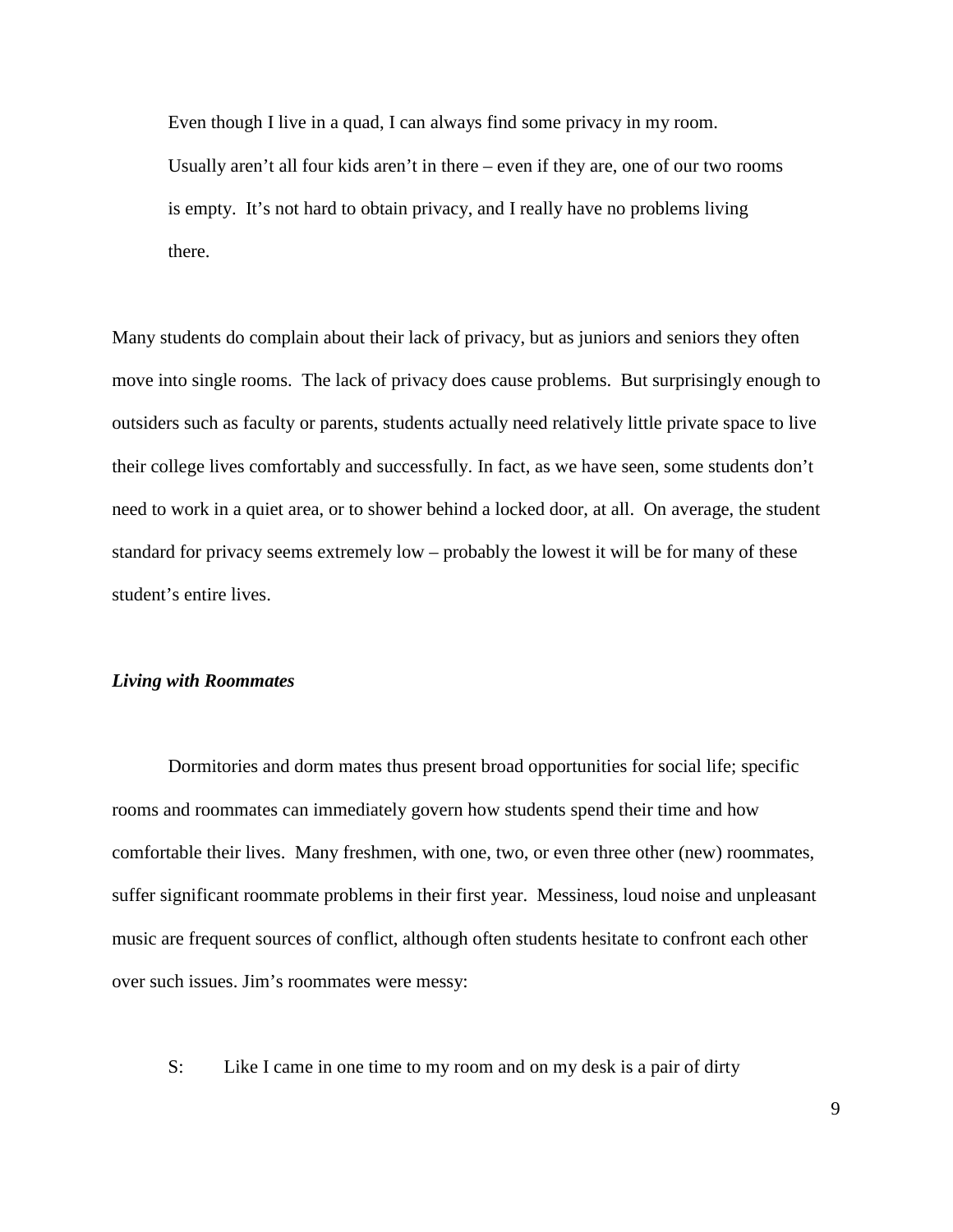socks and, dirty socks, like just on my desk on my papers, you know, and I was like I picked it up and I threw them in the middle of the room because I didn't want 'em on my desk. And it's happened with like a dirty dish and [soup] packets. And later the guys are like, oh, yeah, it's mine, you know, and they put it on my desk. I don't understand why they do that.

So I don't know which one of them it is, but . . . I've never asked who put this on my desk . . . I don't wanna make no problems or anything. You come in your room and find a dirty sock, dirty tissues, people's papers you find on your desk, which is annoying. So I'm just like, either throw it in the garbage or just put it in the backroom. [Jim 01-02]

Some students commented that the worst part of their year was dealing with their roommates, such as Maudie, who's roommate was going through psychological problems:

It definitely did [effect my freshman year negatively]. Like I was just so tired and stressed out, and that was, I mean we had a really big brawl one weekend and like I moved out of the room for a weekend, and it was during that time, I got really sick from all the stress and all the pressure, and then that week I had a test in every single class. So my second semester, I didn't do that well. Yeah, but my grades were not as good as, you know, they should have been based on like that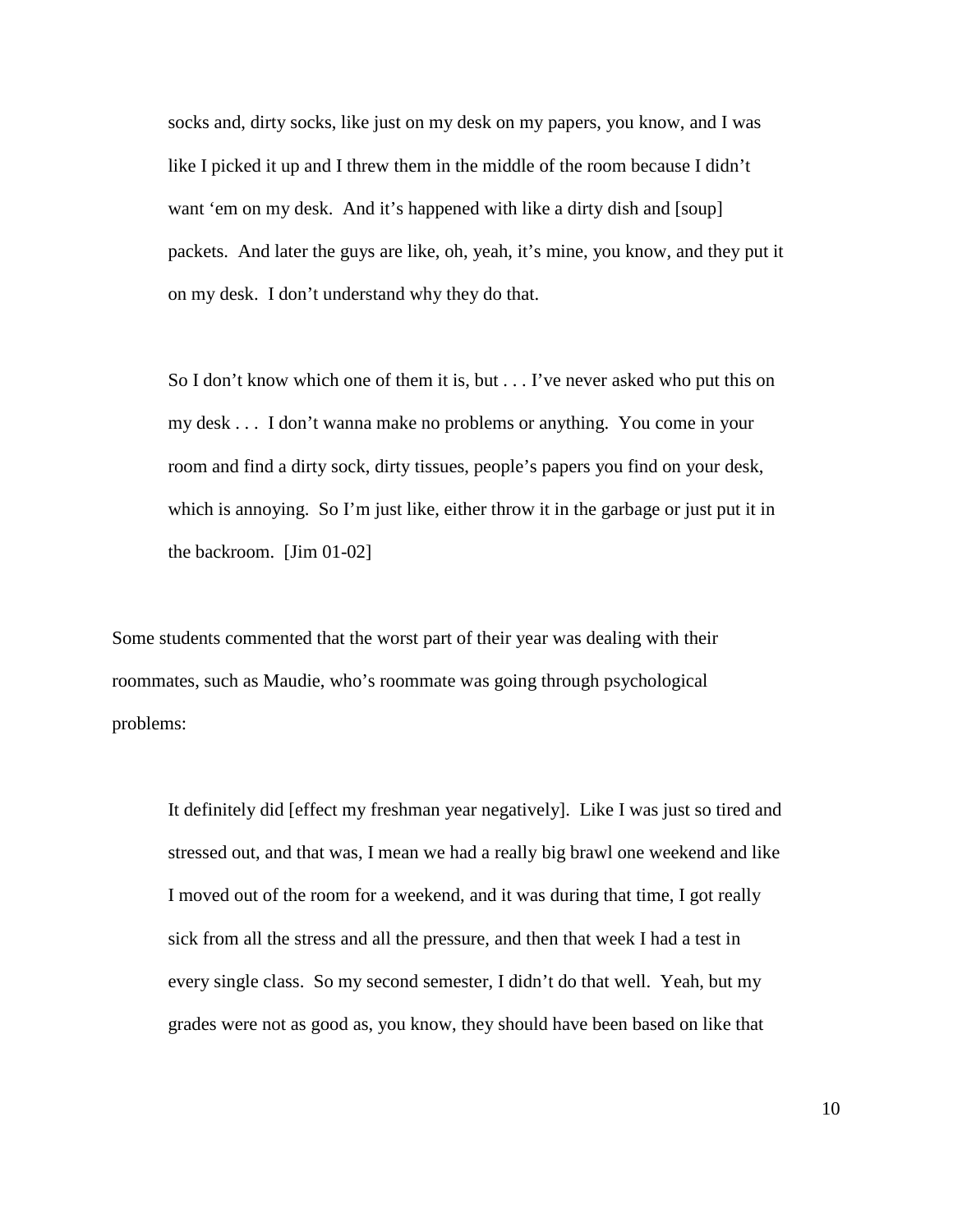and other like little amenities. But that would be my only biggest stresser.

[Maudie Savran 02-03]

Other students clash over opinions and beliefs:

Two of my roommates were cool. But there was this one who just, everything had to be his way . . . And he liked to be bossy, and he held viewpoints that I don't think 95% of the people would agree with here, at Hamilton.

But I don't know, it was interesting. But it's always better now that you don't have to live with the person, I think it's not that bad.

Still others dislike their roommate's alcohol or drug habits. Murphy simply let the college deal with the students judicially:

The worst thing about [my freshman year] was probably living in a quad with my roommates, because I had, I had one really great roommate and then two really bad roommates that by second semester had both gotten evicted. It was just, it kind of stunk because you're stuck with these people who you don't even know, and you have no choice but to live with them.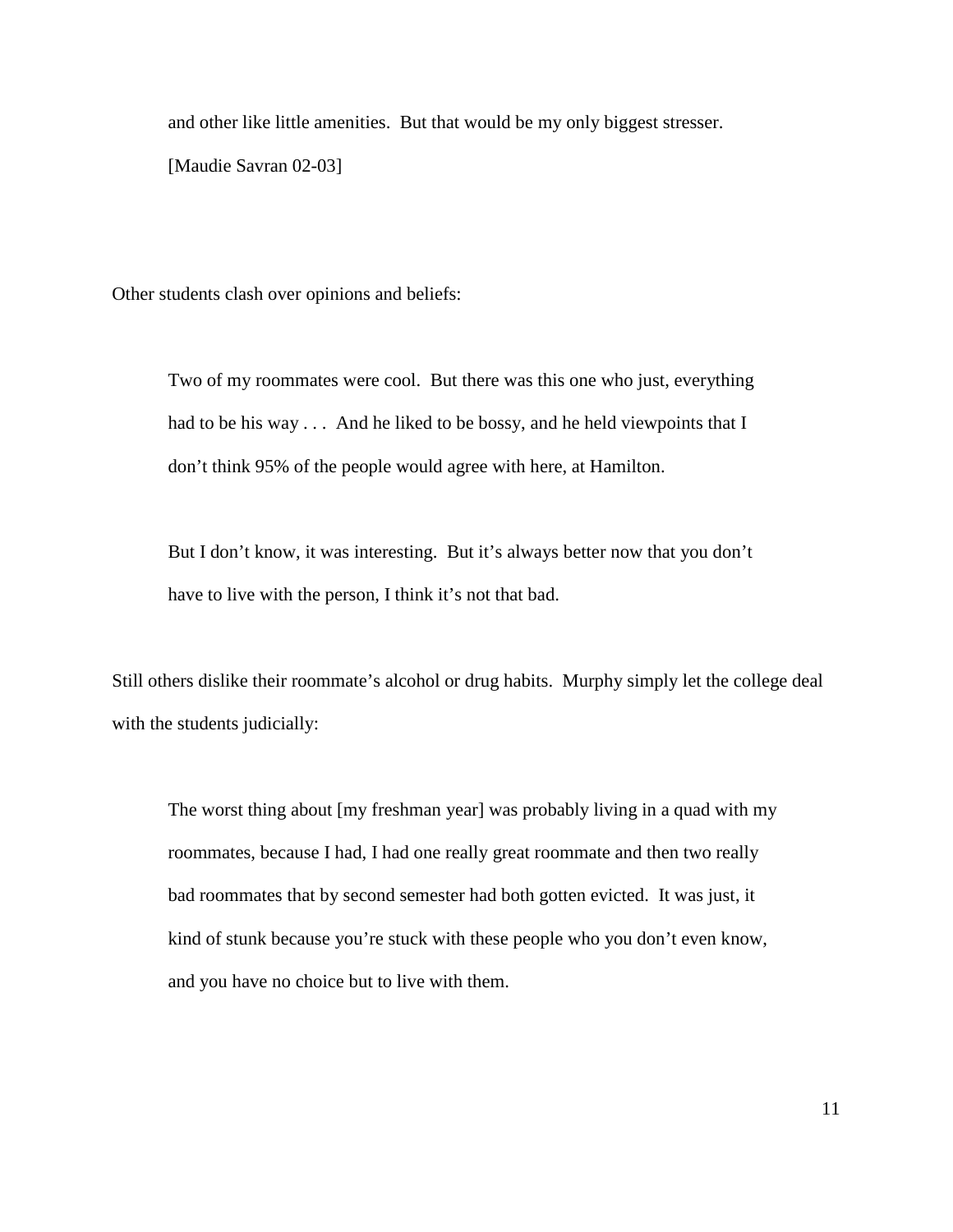We got along fine, but they, they definitely both have like substance abuse problems, and so they were really messy. One of them definitely had a urinary problem because he'd get really drunk and like to pee on everything. That's what eventually got him thrown out of the dorm . . . We did the best we could, and in the end the school solved the problem for us. [Murphy 02-03]

Still, a surprising number have excellent roommate relationships:

My quad, we all get along together, which is pretty incredible. I think anyways, when you put four girls in a room and not have anybody get shot is a good thing. [Madeline 01-02]

Other students recognize that, despite roommate problems, there is an inherent social value to constantly being around others – it forces you to adapt, to learn to understand and accept people, and to behave in better ways:

I mean I've never had a single at Hamilton. I lived in a quad, and then a double, and then a double, and then I'm in a quad now. I think just by living with people around, always around you, you're constantly being challenged because you can't just say something ignorant or stupid and get away with it when there's other people there listening. So I mean I feel like, I mean one of the main reasons I've changed a lot is because you become more open minded and more careful and less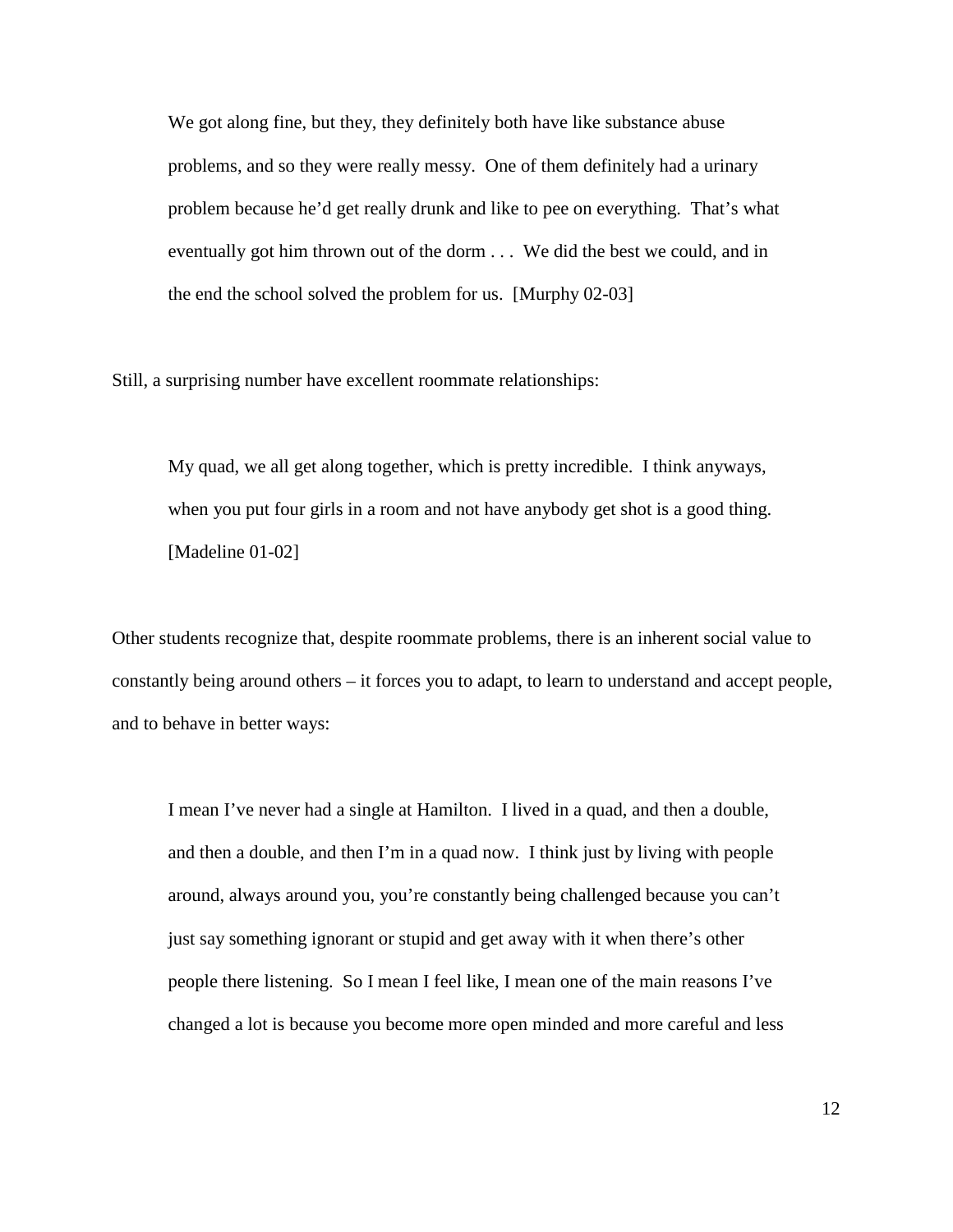ignorant of others, or [of] how other people behave and interact. [Kim Smith 04- 05]

Students understand that roommate issues are tricky and sensitive. They consistently recognize the immense importance of remaining on good terms with their roommate(s), simply because of the amount of time they spend in the other's company. Outright complaining and confrontation seem rare; more common are passive (or even passive-aggressive) methods. Either way, many students are forced, with little chance for escape, to handle awkward or unpleasant situations with another person. Years later, they often cite this as a valuable learning experience.

# *Bonding Through Complaints*

 Roommate problems are only one source of complaint around residential life, though. Ironically – for within months they come to love both their friends and the College that brought them together – students complain endlessly about the location, management, and social life of the college. They complain about not having a car, sharing bathrooms with members of the opposite sex, living in a dirty dorm, maneuvering around vomit and beer cans just to get to your door, existing on top of a snow-covered hill a mile from "civilization," never having enough concerts, having to eat bad food, having a small dorm room, having a cold or hot dorm room, hating a roommate or dorm mate, being hundreds of miles from a "real" city. "Our bathrooms are disgusting, I'll put that in. I live in Kirkland [dorm], so you know, they don't come in on the weekends to clean, and that happens to be when most college students are puking." [Madeline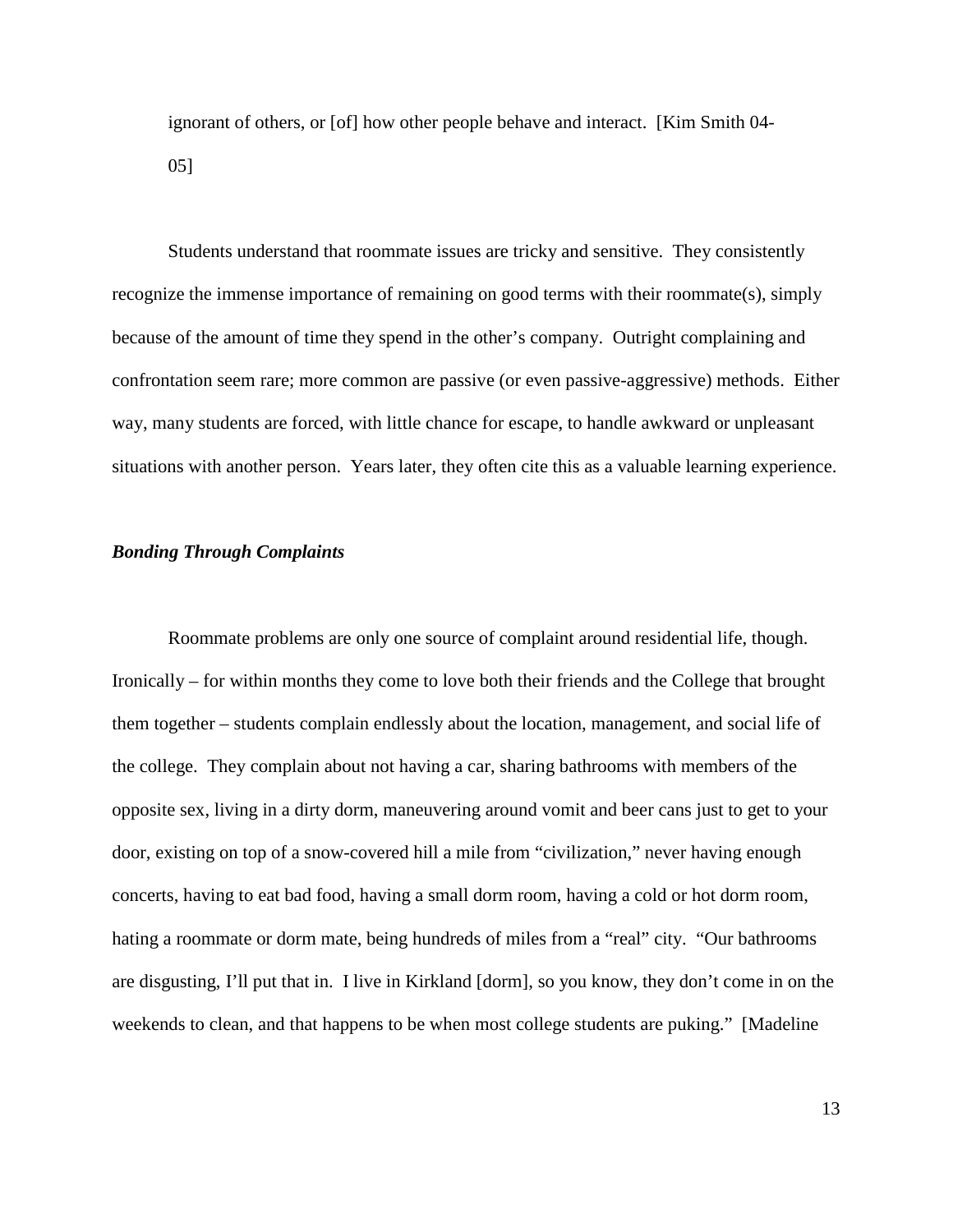01-02] Despite their best efforts, many students cannot be placed in the type of housing they request, especially during their first year.

It was just really, really noisy and when I filled out my Res Life [form], I said I wanted a single sex floor that was non-smoking, and I got a smoking floor that was coed. So it just like wasn't the best, and it was, I was like near upper classmen guys that were so loud, and so I like never got to sleep. So it was just like not the most ideal situation... I moved out because it [was] just so loud on my floor because it was coed and I was next to a bunch of hockey guys. And I didn't want to be in a smoking room. [And] all three of my roommates smoked. [Carrie 01-02]

But when students complain about such issues, they share and codify their suffering. Describing his freshman dorm, Murphy commented: "[People say] Kirkland is disgusting. *You bond if you live in filth so well.*" [Murphy 03-04] Another student described the "cult" of her freshman dorm, which she believes was formed around the notoriously bad bathrooms, and the cramped quarters of the dorm.

S: I guess you could kind of say that North is a cult . . . like a sleepover 24/7. I don't know if it's the bathrooms or what, but in North like we all hang out together. . . I think it's the bathrooms. In South they have their own bathrooms in their room, and they keep their doors closed all the time and they don't really get out in the hall and chat with people . . . We have the smallest dorms for freshmen.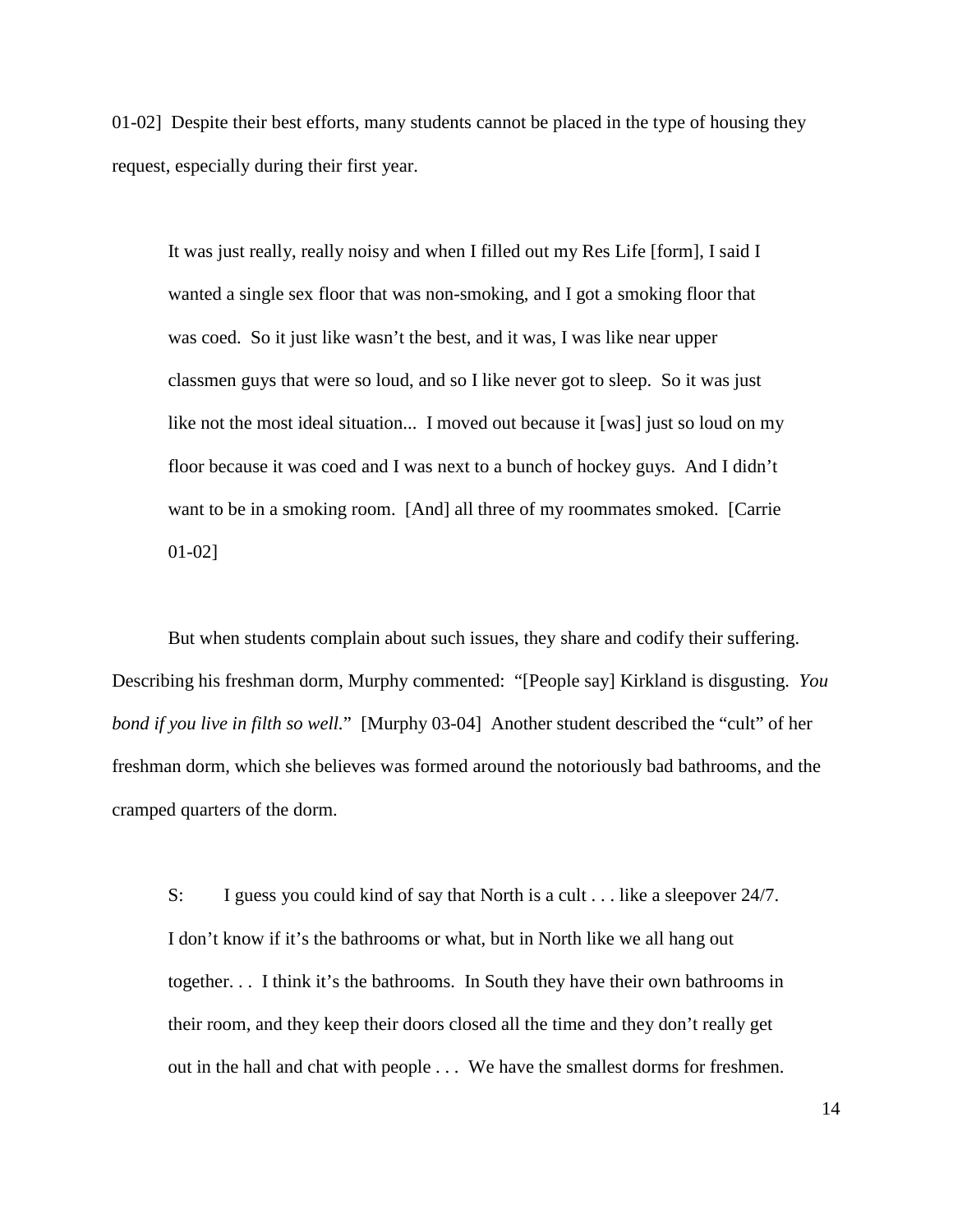That sucks, like the size of the room and just living in a small [place] with people, it kind of gets you to be close with them. [Anne 01-02]

For Anne, the cramped quarters in North bring people together physically and socially – increasing the number of people in a given area, or shrinking an area with a set number of people will increase intimacy and interaction, and also give them a shared, if sometimes unpleasant, experience to talk about. As we will see, the varied use of small spaces such as dorm rooms requires roommates to be flexible – when one roommate decides to go to sleep, another with a friend can move their conversation into the hallway. Also describing the North dorm, Murphy comments:

The freshmen are all on either side of the building, and then there's just these upper classmen in the middle. And I feel like, you meet all these people in the bathroom, and then you're just staring down the hall at each other all the time, and so eventually you just walk down the hall and they're like hi, I'm so-and-so. And I felt like the first floor boys and the second floor girls were inseparable.

And then the third floor boys and the fourth floor girls were inseparable, and you just become really involved with being in North, especially if it's cold and no one wants to leave the dorm. [Murphy 02-03]

In South dorm, on the other hand, students have the luxury of space, and little to complain about. However, as they have their own bathrooms, and larger rooms overall, they need never even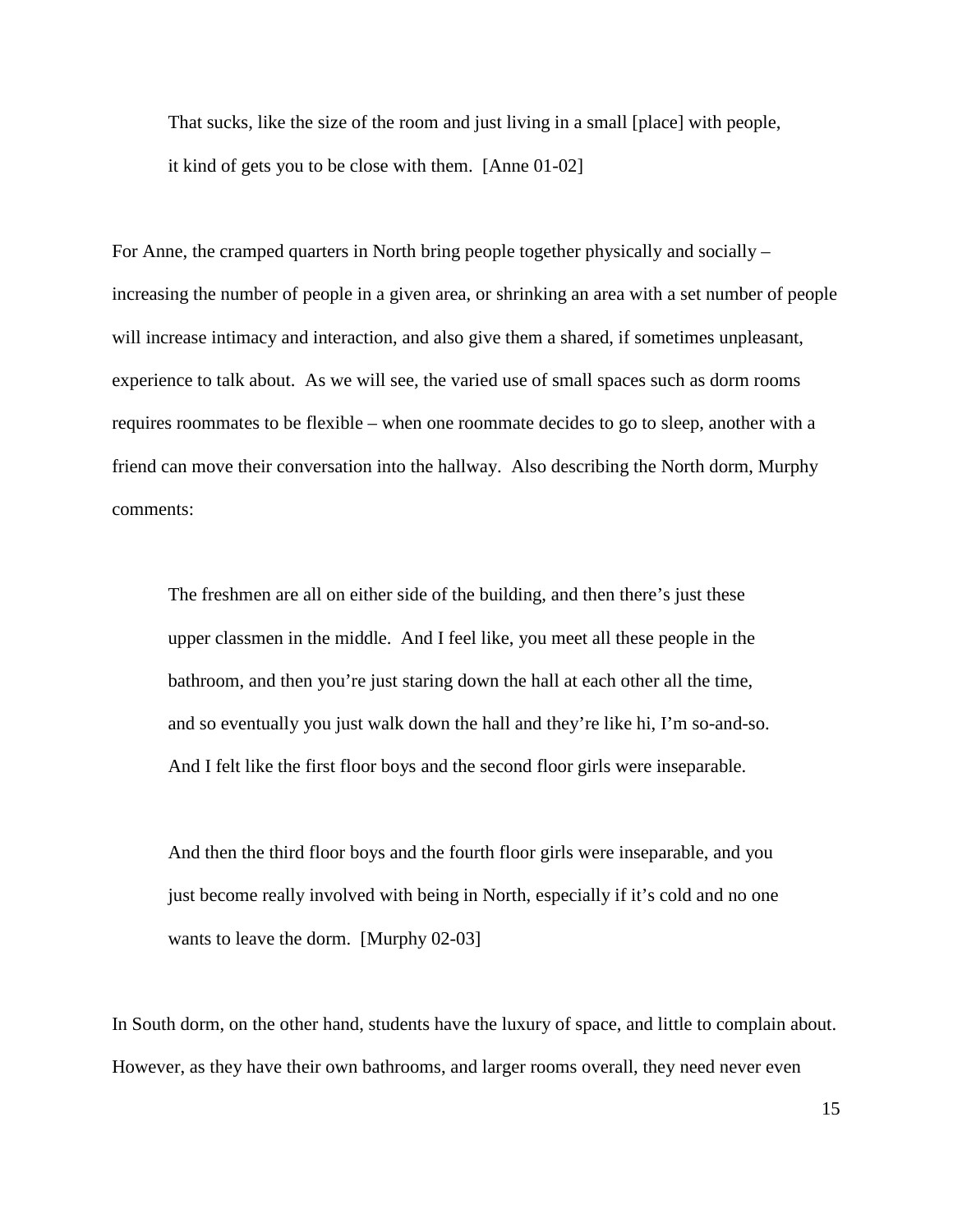enter the halls except to leave the building, and hence have little chance for casual interaction with others living in the dorm.<sup>1</sup> The irony here is apparent: students initially see crowded dorms and shared space as "bad", but such conditions actually create the broad range of intense contacts that allow for the deep friendships that come to characterize their College experience.

### *The 24/7 Dorm Room: A Multiple-Use Small Space*

 Back in their relatively small rooms, with a certain configuration (whether it has a bedroom and a living room, or just one room), students must sleep, store all their possessions, and manage all of their work. They perform many tasks in a very limited space, tasks that often conflict with those of their roommates. Students sometimes refer to their dorm rooms as their "cells," because of how cramped they can be, especially with two or three roommates.

But a dorm room is clearly not a prison cell. Students use their rooms to sleep, eat, party, work out, study, prepare food, play games, watch TV, talk on the phone, hook up, listen to music, drink, get high, and spend time with friends, and they are generally comfortable managing these different and often conflicting tasks in the minimal space that is theirs:

Basically we had two rooms, four beds in one room and four desks in the other, with a futon, a TV and a fridge. That was the set up.

 $\overline{a}$ 

<sup>1</sup> This phenomenon is well catalogued in the senior sociology thesis of Hamilton student Kathryn Healy-Wurzburg.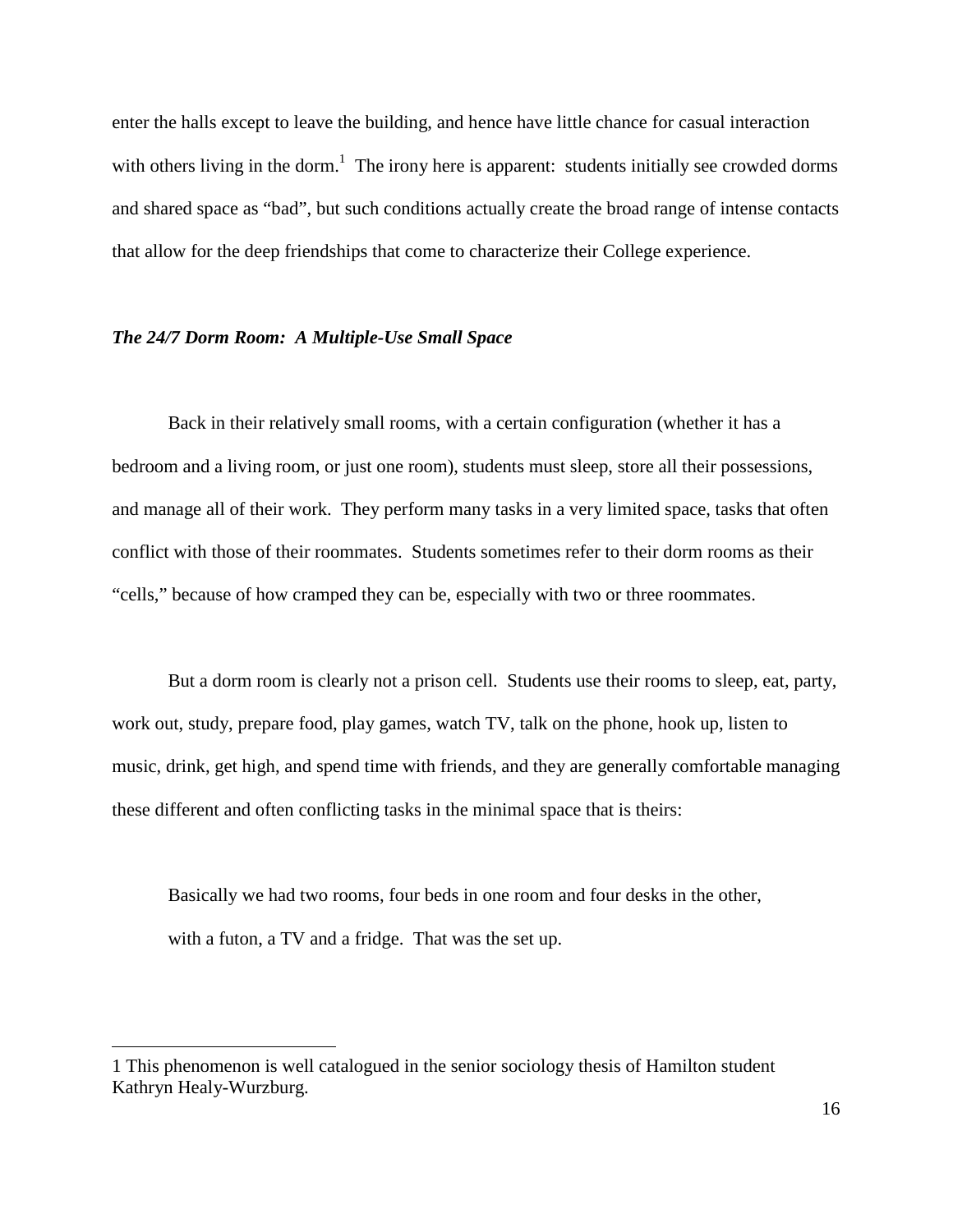I had three roommates . . . One was a really good guy, a hockey player, really nice kid, really easy to get along with. Another one was a lacrosse player, sometimes not too easy to get along with, kind of messy, but overall he was a pretty good guy. My third roommate was kind of academic, never really went out on the weekends, just did work all the time. He had his own little corner in the room. Like the room was a rectangle, and one of the corners had a closet in it. So there was a little 5x5 spot between the closet and the other wall, and he put his desk in there and just kind of did work all the time. [Frank 01-02]

Designating different rooms for different activities is typical. Sometimes suites are organized that way, with one room for living and working, and another room just for beds.

But sometimes the spatial plan changes, as when a student has a boyfriend or girlfriend over, in which case their roommate(s) may be "sexiled" – exiled from the usually-shared bedroom. And students only loosely respect the traditional temporal patterns of sleeping through the night, working during the day, and partying on weekend evenings. They go to bed as early as nine o'clock in the evening, or as late as five in the morning on weeknights; some (athletes, often) may rise as early as five o'clock, or others as late as three or four o'clock in the afternoon. Many students stay up all night to party or to work. The "all-nighter" is usually powered by copious consumption of either alcohol or caffeine – for instance, the formidable "Red Eye" drink served up at the College's café, nearly a liter of coffee fortified with two espresso shots. Locations for all-nighters are few – students may spend them in their rooms working quietly, in party rooms or lounges where all night drinking is available, or late-night dining halls, or perhaps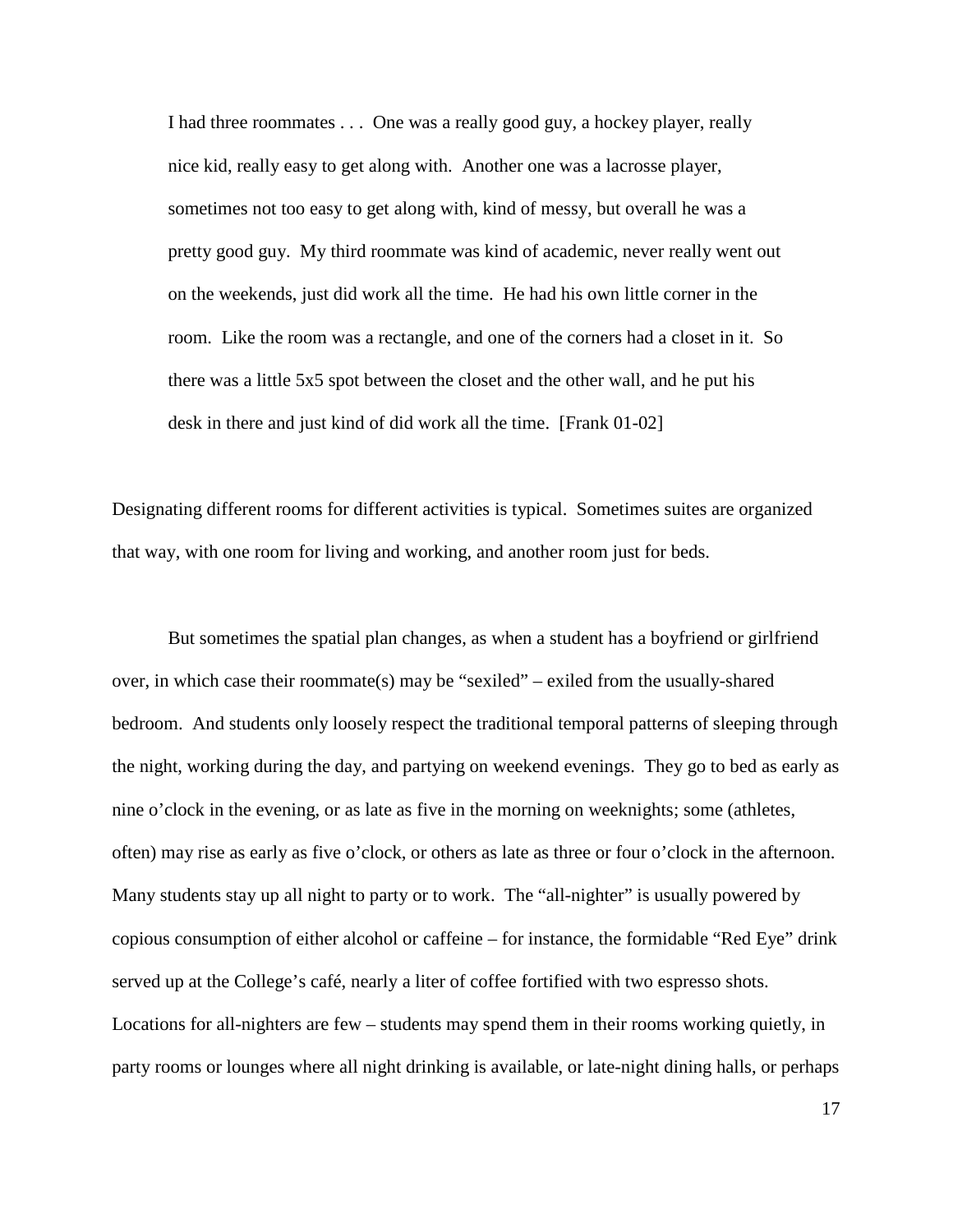24-hour library facilities. Students who frequently stay up long hours, have friends over for long amounts of time, or drink or use drugs to excess, often do so to the quiet annoyance of their roommates:

"Yeah. It's not so much like getting trashed, it's just, I don't know, I'd rather not turn my room into a party room. It's a place where I live and sleep and I shouldn't have to party in it". [Jack 2 01-02]

The majority of roommate conflicts seem to arise from differing conceptions of what kind of behavior is appropriate for certain parts of the room (and its contents) and at what time. Students whose roommates have "annoying habits" are considered "inconsiderate," if and when those habits take place either too often, or in an "inappropriate" place or time:

I: What makes her difficult to live with?

S: Various habits that she has, just like being really inconsiderate a lot of the time.

I: Like does she do something in particular that's inconsiderate?

S: Oh, she does a lot of things. Like little things and like big things, like stay on the phone for hours and hours and hours and hours every day. And, I don't know, like sitting at her desk when we're all watching a movie and blow drying her hair. You really can't do that in the other enormous room that we have? I wanted to bop her. [Sasha Smith 01-02]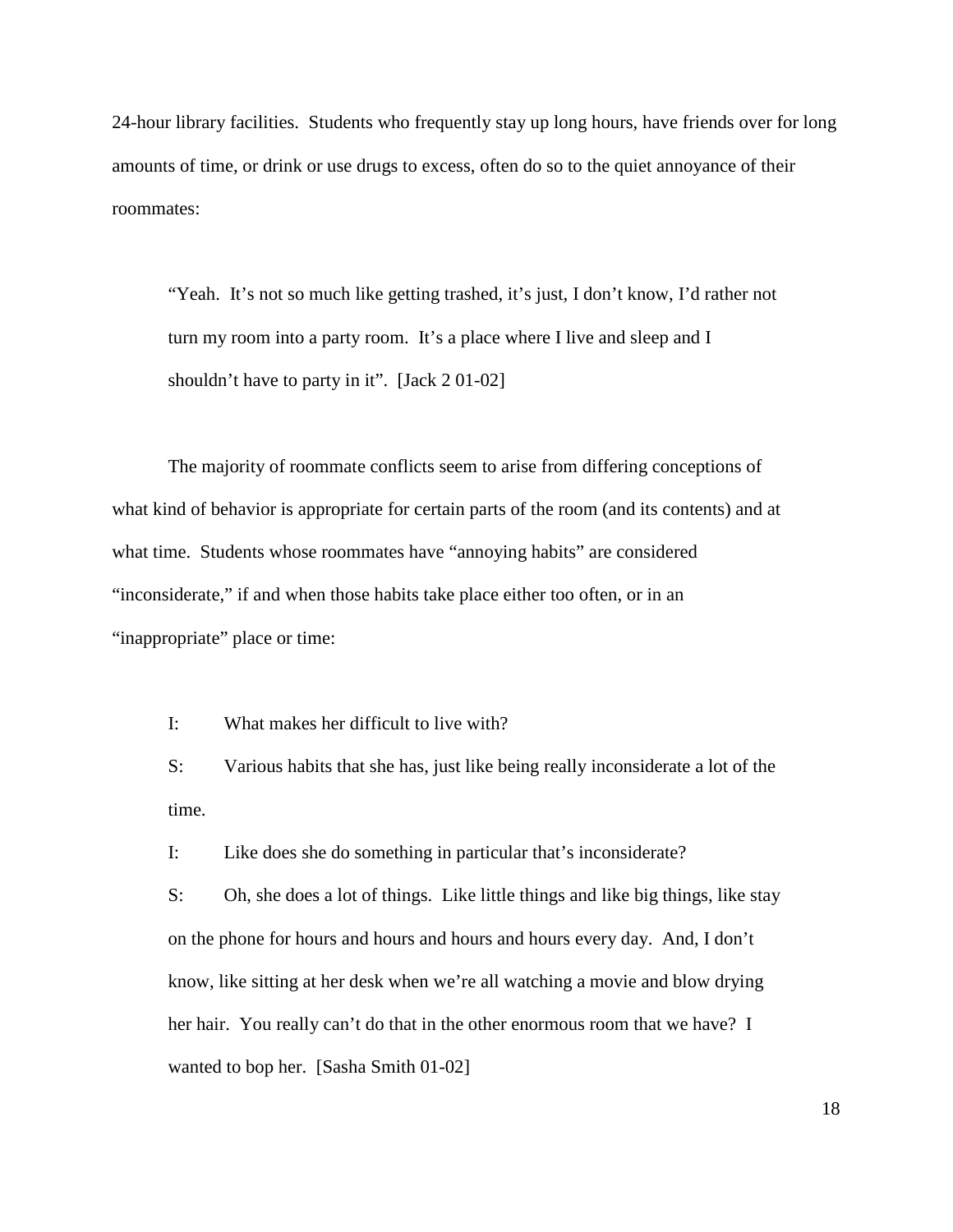Weather can determine the amount of time students spend in their rooms, and what kinds of activities they do there:

I was a little unhappy last semester because it's a big change to be out, especially since we have winter like seven months a year, so I had to drive to campus. Literally, I would have gotten frostbite from walking.

 . . . Now it's gotten a little warmer out and I can come here during the day, and like do all my studying and stuff here. And I can go home and if I want to take a nap it's generally peace and quiet. I have my own room, and then I can come back on campus at night to see people, and go out. [Madeline 02-03]

Students far from dining halls often cook for themselves in their rooms in the winter, avoiding a night walk across a snow-covered campus. Others find entertainment just in their own building, such as in friends' rooms, instead of going out into the cold and to other buildings.

 So any specific time or place can have multiple meanings and uses. Traditional "dinner time" becomes the 2:00 a.m. "let's get pizza!" "Bedroom" becomes an "all-purpose dorm room." The quad at midnight becomes a convenient place to make out with a date; the old boarded-up fraternity house, when broken into, becomes an ideal place to smoke a joint; the library becomes a social center, and the fitness center becomes a pick-up spot. In some situations, this flexibility is required. Staying up late to complete a paper is the obvious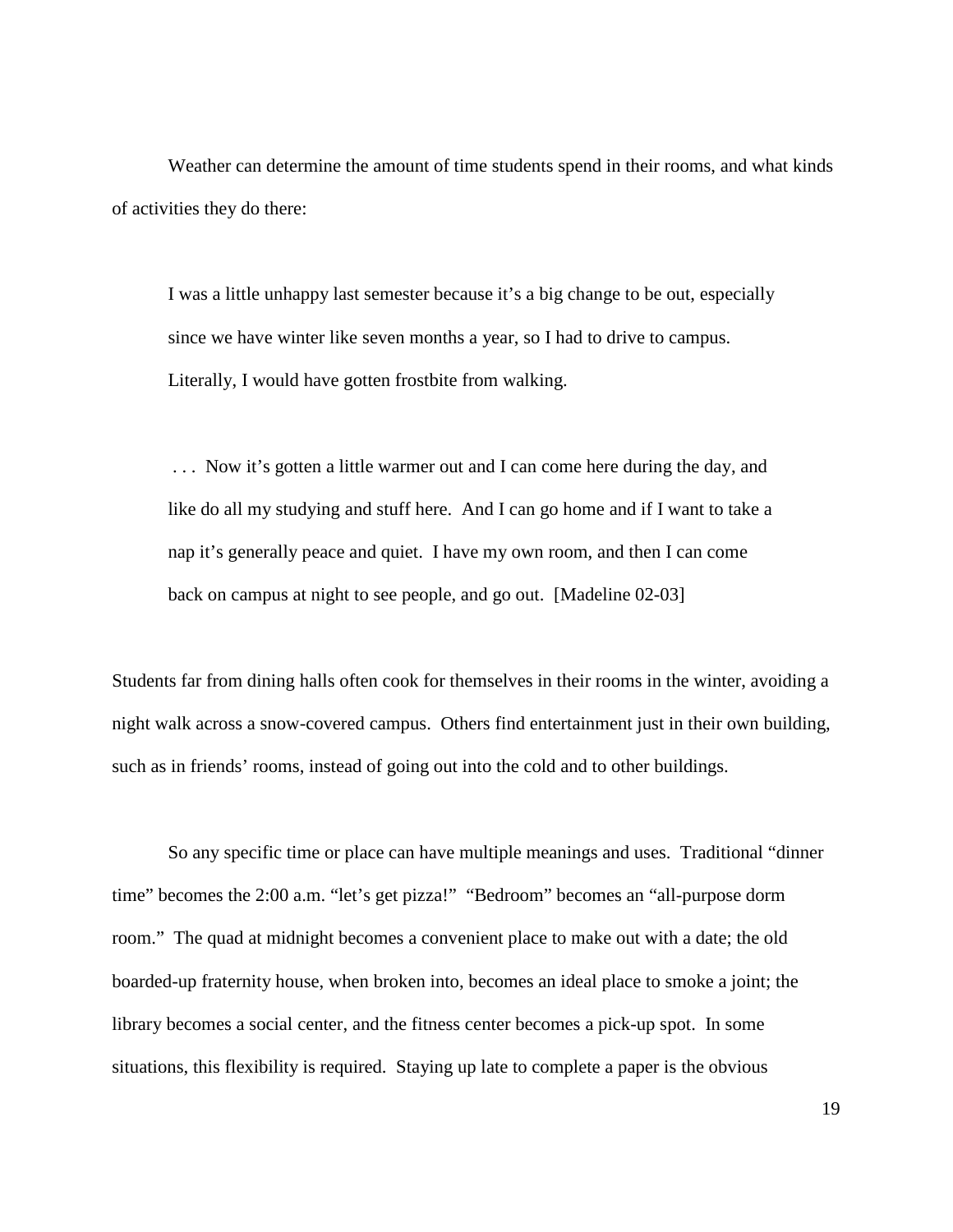example. In other cases, it is simply more beneficial, such as when a student decides to use the library to work instead of his dorm because his roommate is having friends over. Flexible use of time and space is a necessity; within the constraints, finding privacy is often difficult.

#### *The College as a Total Institution*

Residential colleges, as "total institutions", provide for nearly all of the basic needs of students, and many go well beyond this to offer extracurricular, sports, and entertainment opportunities. For most students, nearly *all* their activities take place on campus, and often in a few buildings. Since students usually live with or near their closest friends, have their favorite dining halls, and have academic majors that focus their class and study time to a few select buildings (especially in the later years of college), their exposure to campus spaces and facilities is limited. A college may be the cultural and entertainment center for the greater surrounding area, so students need not (and effectively cannot) look beyond the next few buildings for all of their needs and many of their wants.

Students themselves are conscious of the totalizing nature of their college. They perform numerous activities in a limited space with few problems. As John says, it isn't like high school:

Well, high school students don't live together. High school students . . . I explained this to my parents and I said that when I'm at Hamilton, when I'm on campus, I feel like I'm in the office all the time, like I'm always on. Like I just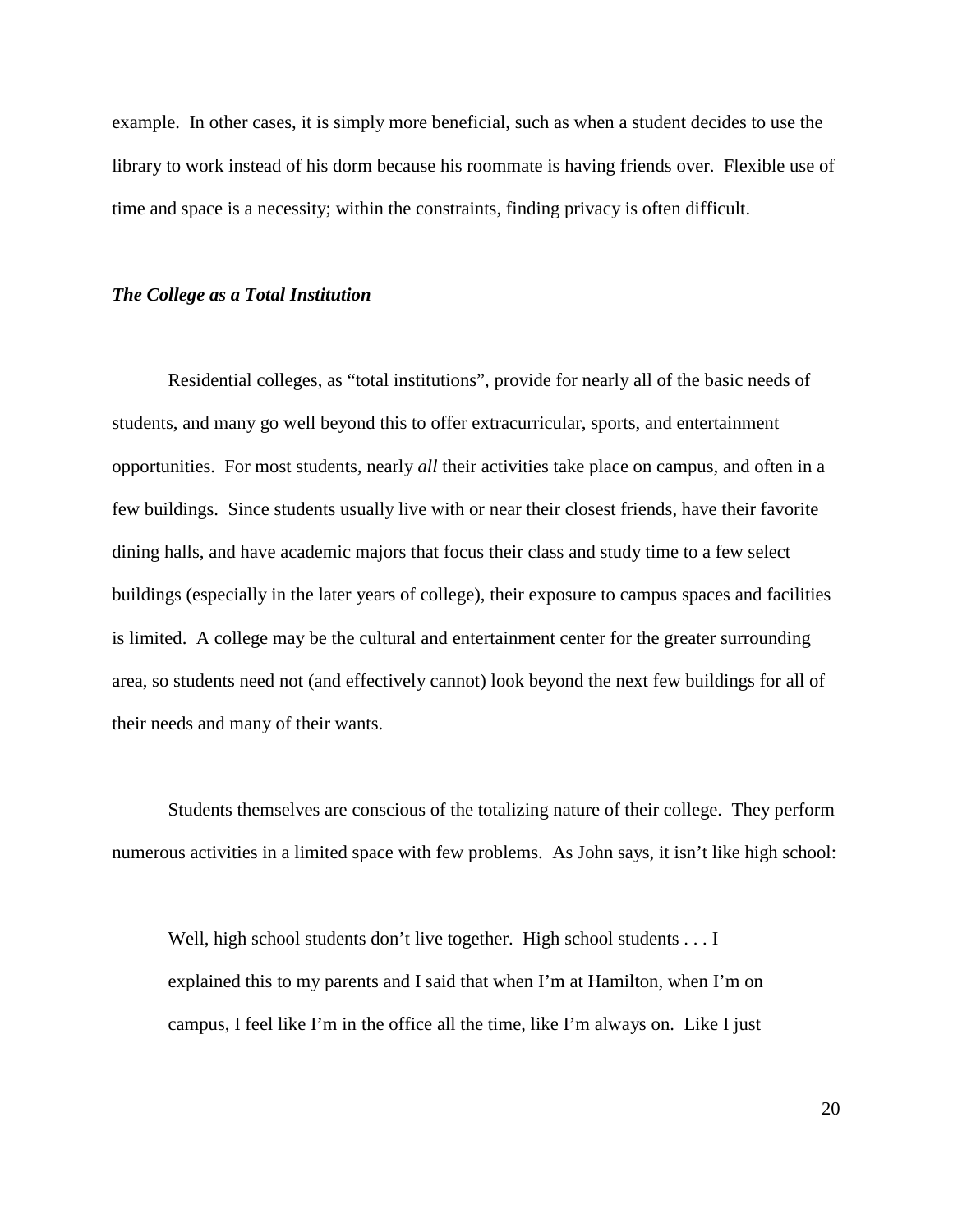sleep over at the office every night. Someone I know described college as a full time job with really weird hours.

But it just seems like the office feeling, like fellow students are more like coworkers kind of. You come here and there's a purpose, and you're doing work, and you don't stop doing work. I don't really feel, I don't have like a close circle of friends here. I have a lot of friends, but not too many close friends. So it's kind of like a coworker relationship – we're both stuck in the same boat trying to achieve a goal, and we rely on each other's kind of comfort and solace. [John Martin 01-02]

John best describes his experience living on campus as living at an office – working long hours and living where you work, so the distinction between work and home is completely dissolved. He also emphasizes the importance of other students in the formula – they are coworkers who are "stuck in the same boat trying to achieve a goal" (apparently academic success and/or a degree).

Jay comments on another social force relating to the total institution of college – that students go through their four years with largely the same population of friends, and that these people are very similar:

I think the best thing [about college] is the fact that you can go through many aspects of your life with the same types of people; that people are fascinating enough to play the same sports and take the same classes as you, and be interested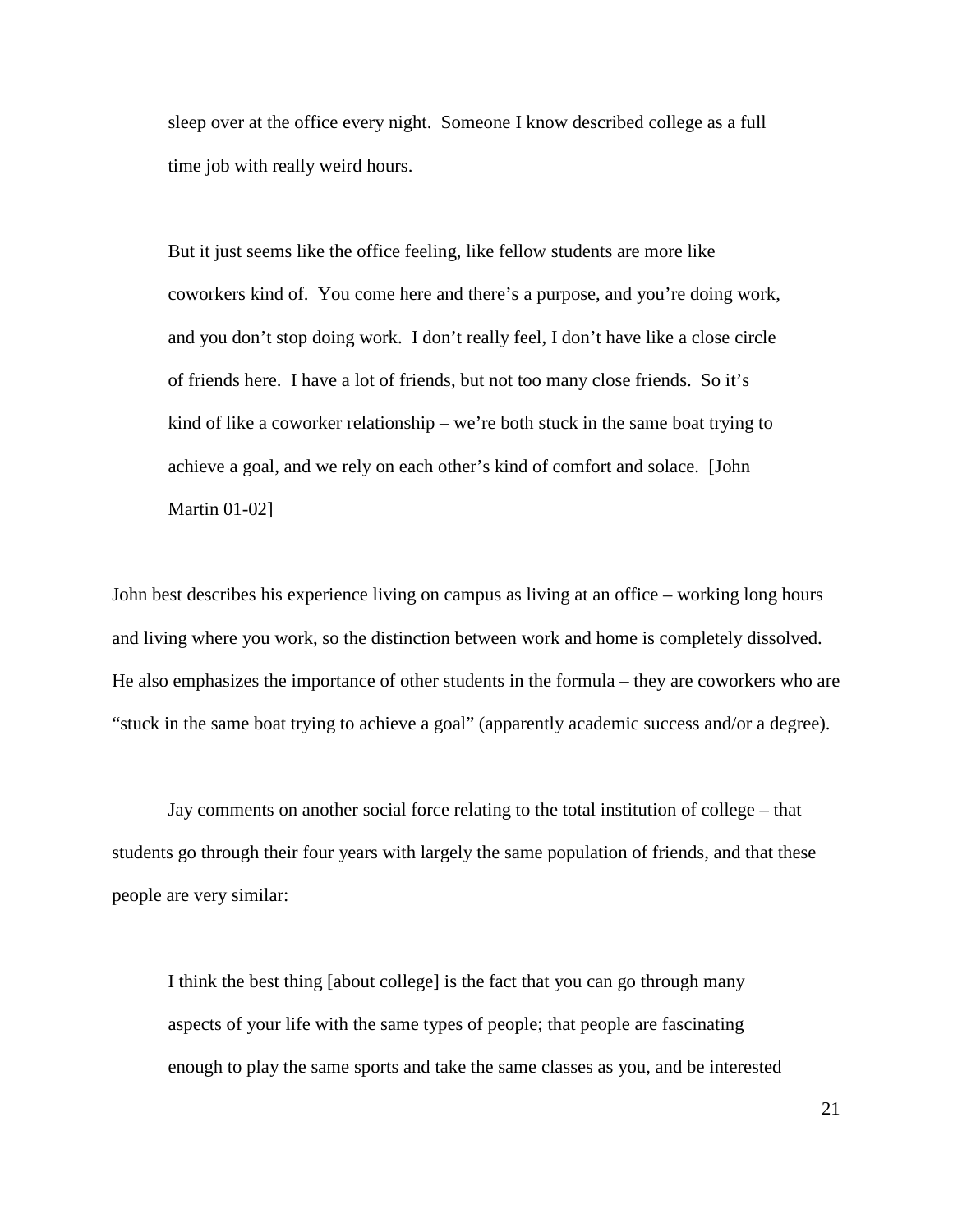in the same things. And I think that really, to meet people on different levels, which I think you can do at Hamilton, that makes you grow more, and it also makes you grow in your experience a lot more. [Jay 01-02]

With the exception of boarding schools, there is no other place students are surrounded so exclusively by agemates of such similar backgrounds. The college selects them, and they select the college – and then they are crowded together, doing very similar things, for four years.

## *Living in the Bubble*

 The social intensity thus created is heightened by one more factor: many students feel isolated from the local area and indeed, from the entire outside world. For them, the college is like a "bubble," with its own self-contained culture, barely touched by the "real" world. The campus is geographically isolated, far from a "real" city like New York or Boston. Indeed, some students seem to equate the "real world" only with the large urban areas they are used to. And the self-contained student population has little day-to-day interaction with nearby small city and towns both because of physical and cultural distance. For some students, of course, the "bubble" phenomenon is not a problem—it allows them to focus on their work, their social lives, and their interests without any distractions. For them, this may be precisely why they decided to attend a small liberal arts college.

But most understand the pros and the cons of being separated from the "real world":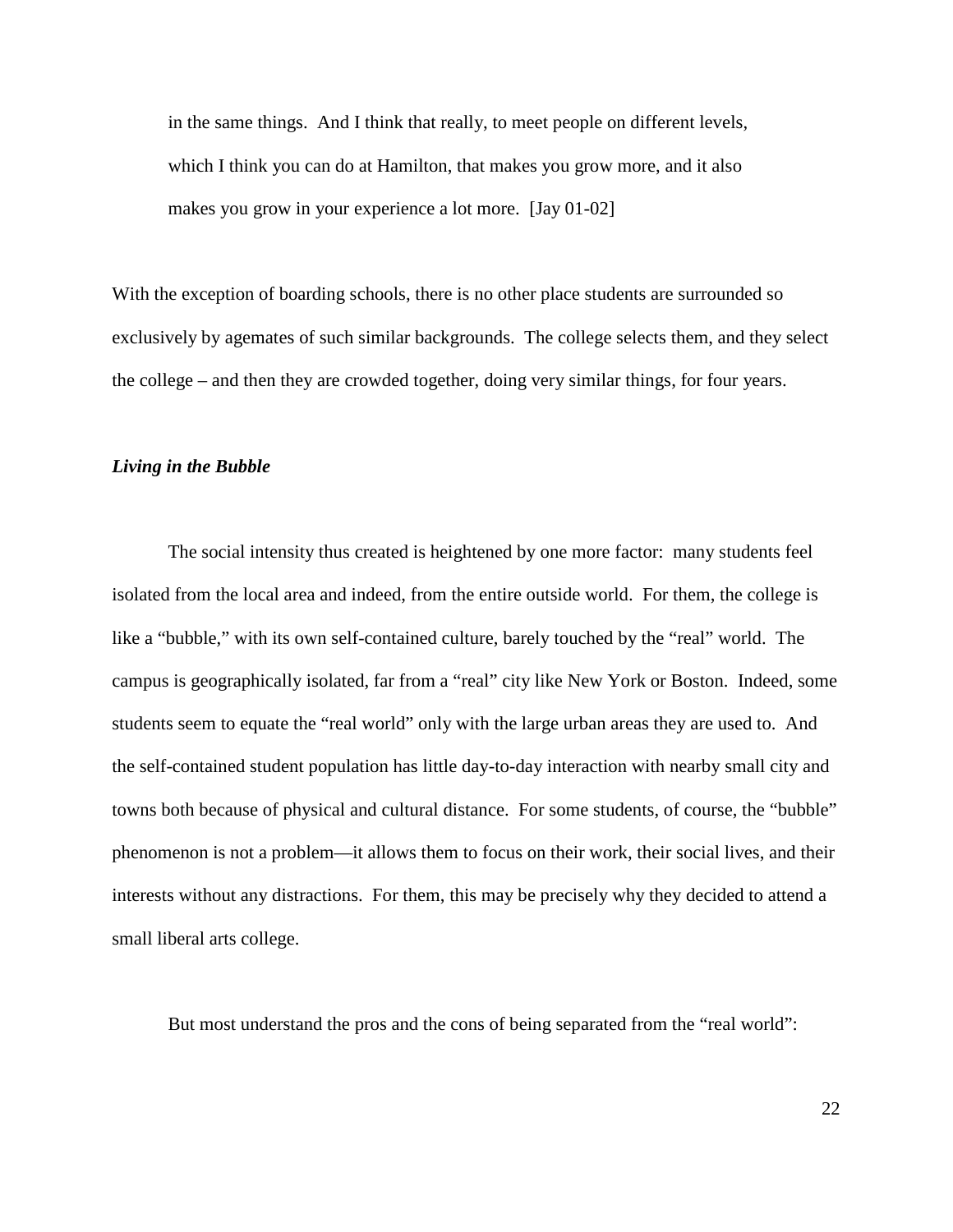I guess the best thing [about college] is that [it's] is a comfortable place, you know, it is small. For me... it's small and I think that's helped me I think a lot. I mean it's a great school, academically it's challenging for me. And I guess the worst things are, maybe, that it is pretty small! I knew that I wanted to go to a small school, but you know, 1,700 kids is really small. Also that, kind of, in the middle of nowhere, you're not exposed to... I guess to "the real world." [James2 01-02]

Often, students' complain of how few activities – parties, concerts, bars – there are on campus, saying they must go downtown to escape the isolation and find anything to do. Jack adds that going to bars is unfulfilling compared to what he is used to:

It seems like going to the bar is gonna be the night's activity; where I come from, it's not. That's where you go to pre-game or after you go to a party, you go to a bar. That's never like the *main* part of an evening... I don't feel there's enough social options, I guess. There'd be [only] one really good party that you can go to... [Jack]

Some students take the lack of options in stride – many students' reaction to the lack of campus parties and activities was to make their own:

When the TDX party was cancelled, we're like whatever, we'll go back to our room and we played Twister. Things like that, just being able to make up your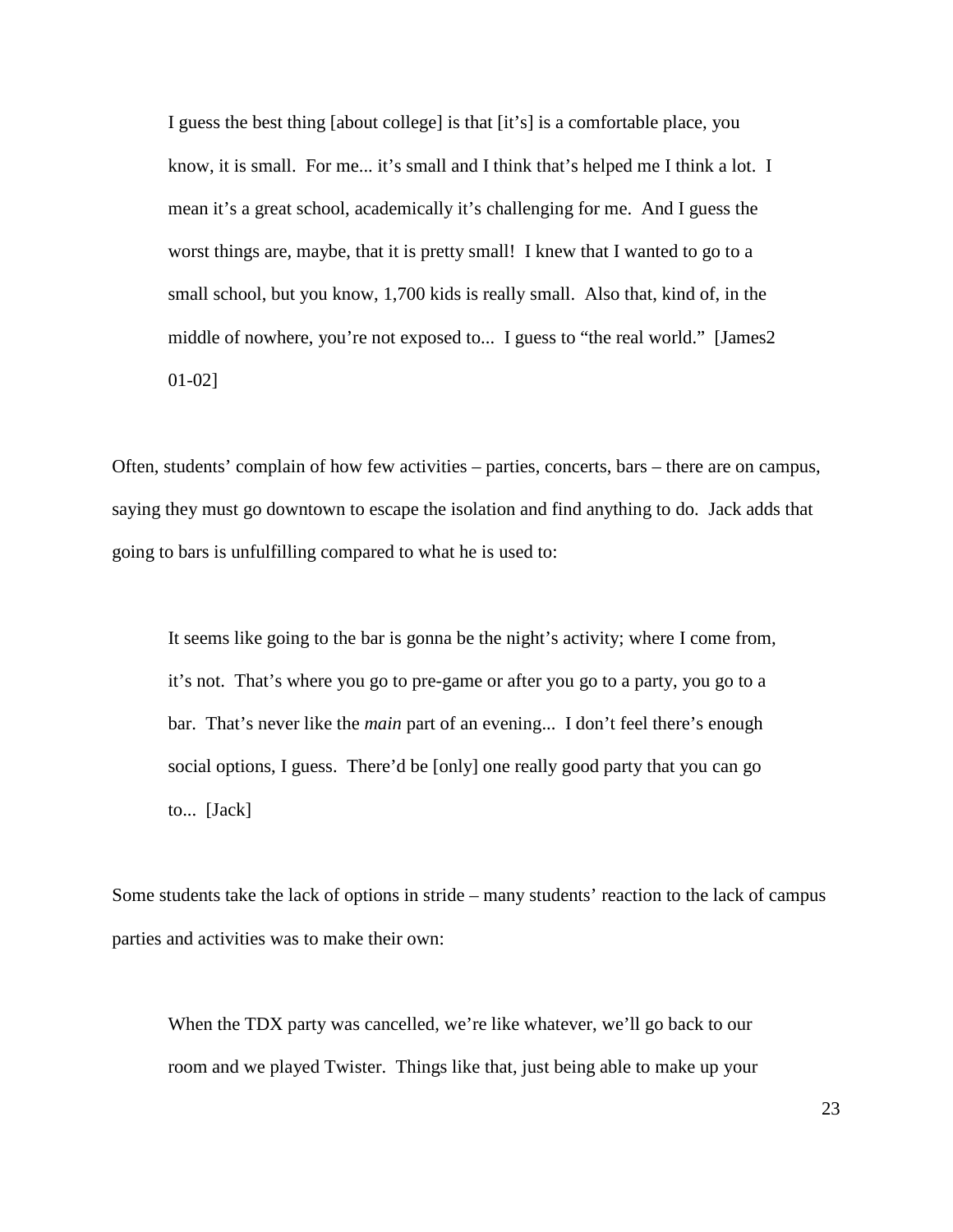own fun because you are in a small town and there's only so much that you can really do. So you just have to get creative. [Laura 03-04]

For other students, the "bubble" problem is less about finding things to do, and more about knowing what is going on outside of the campus and in the rest of the world:

This is the first time, I think, in my entire life I've not known everything that's going on in the world around me. That was something I wasn't expecting in college, actually. I honestly have no idea about this war we're in, or I didn't even know that that plane crashed yesterday . . . And even then didn't really register, I guess you could say.

I'm not used to not knowing what's going on in the world. And that was something that definitely shocked me. I'm sure that's probably true at all colleges, but it's . . . just like a bubble. [Liz 01-02]

Well [the] lack of awareness [is a problem]. I, myself, am very, very much guilty of this, but we all just kind of are happy to reside in our little bubble here on the hill. We don't even know what's going on in like New Hartford and Utica, let alone across the world. Like this whole situation with Iraq. Like how many people know really what's going on with that? I know I don't. I feel like that's definitely a problem. [Sasha Smith 02-03]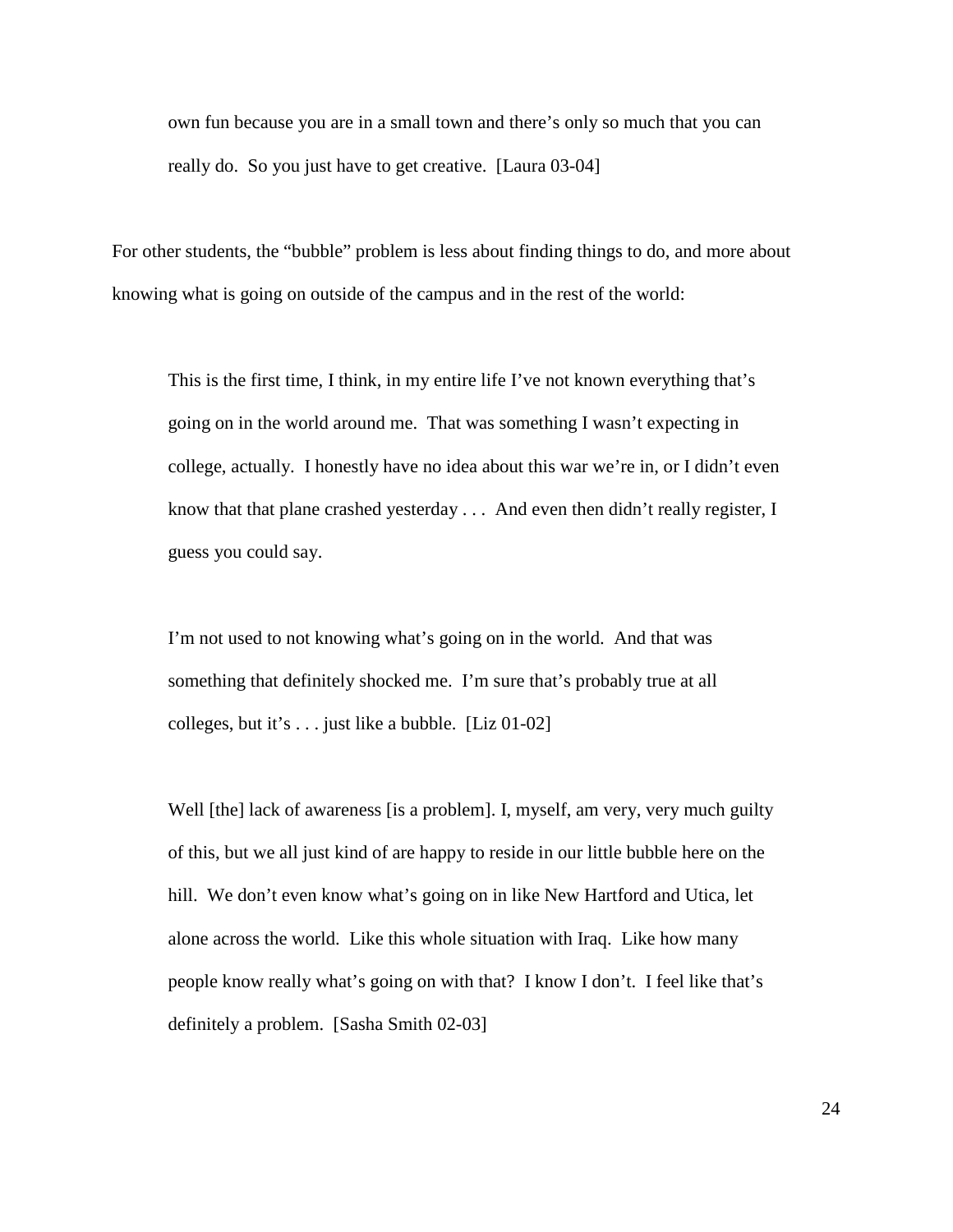One student recognized that "the bubble" is a double edged sword – it provides intimacy and solidarity, but also prevents good things from the "real world" from reaching the students:

The best things [about my experience are], I think Hamilton's size is definitely a very big asset to the school in that it's so small and you can really get to know everyone. You get to know your professors, and you can go to their houses, and you can go to their offices all the time. I think that's really a huge part of the school. The worst thing I think is its size too. You get limited by the amount of diversity on campus, and it's very easy to form cliques. It's a paradox. Its size is its biggest asset and greatest downfall. [Harry Potter 01-02]

# *College as Home*

 But in the end, despite – or maybe because of – feelings of isolation, lack of privacy, and the difficulties of multi-tasking their dorm rooms, many students feel that the college campus really is like a home.

The best thing about [the College] is, I guess that feeling you get on campus where you do feel at home.... If I didn't feel that way, then I wouldn't even consider coming to this school. [Jack 2 01-02]

College is more than where they keep their stuff and sleep at night—they are re-immersed in an intense social and physical network. And it is safe: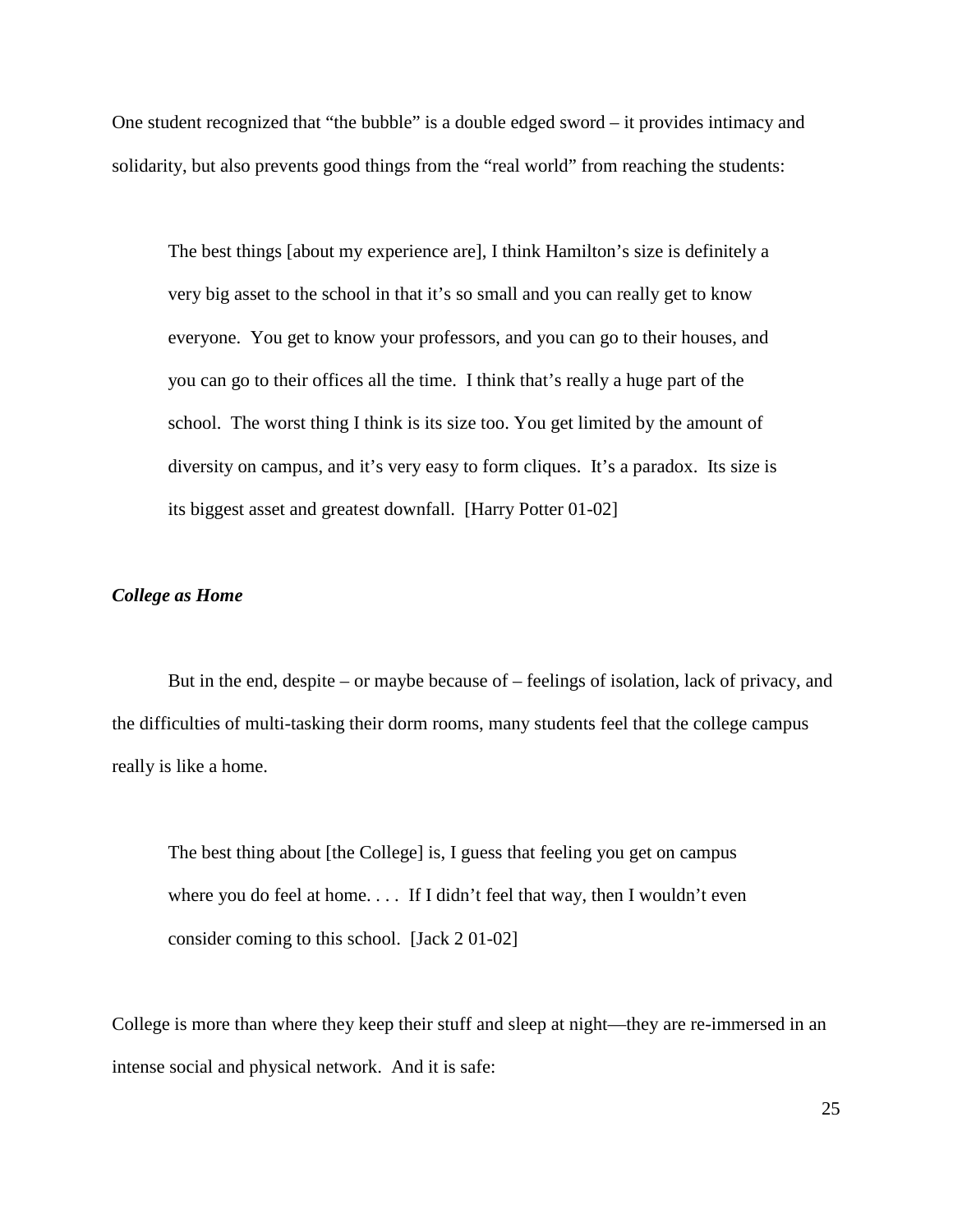I can leave my books out, my CD player, out in the common room, in the lounge, and I can leave the dorm for an hour or so. I'll come back and find my stuff still there. I can leave my door open. I don't even lock my door at nighttime. I just close it, but I mean it's just, I can go take a shower, and leave my door wide open with my stereo playing  $\dots$  A lot of people respect the dorm.

# *The Cultural Effects of Residential College Living*

 A number of physical and social structures inherent in the residential liberal arts college foster the feelings both of isolation from the world as well as the closeness of community. First, the close physical proximity of students to one another, in rooms, in dorms, in classes, and in public spaces, *increases the intensity of their social experience*. Isolation from the rest of the world, with its feeling of exclusivity, only heightens this effect. Second, initial shapelessness of student living spaces – with movable furniture, and minimal regulation by civil or college authorities – forces students collaboratively to *develop* their own order, both within their rooms and throughout the dorm itself. Third, because students must live with each other, or at least in the same dorm as each other, throughout college, they must *maintain* their developed order in some way. They learn to work with their space to accomplish their goals, and behave according to their developed sense of order. Fourth, out of the shared living and working experiences students develop a *language* to discuss shared problems and issues. This language increases solidarity amongst students, and creates a sense of common ground and egalitarianism.